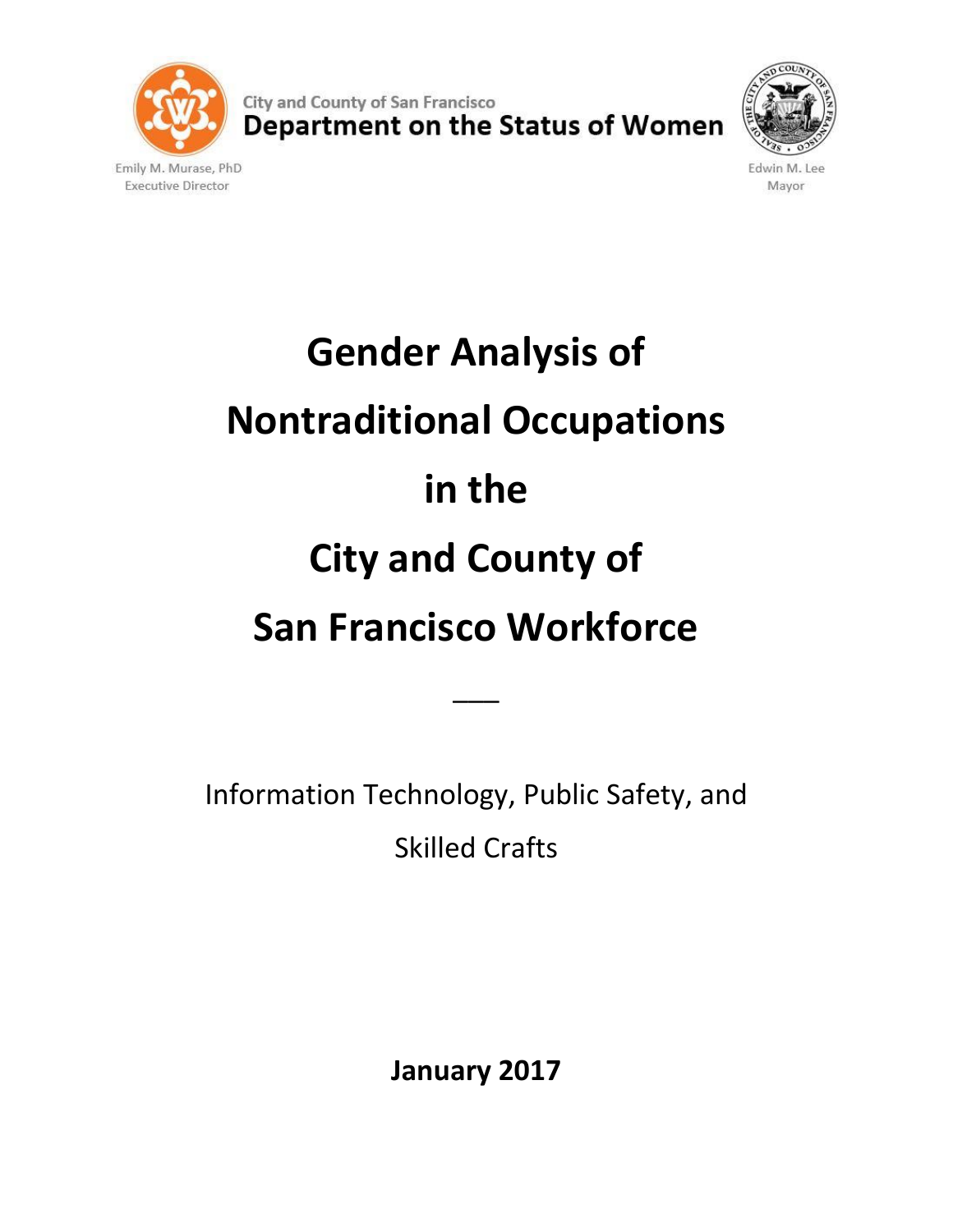## **Acknowledgments**

The San Francisco Department on the Status of Women would like to thank the San Francisco Department of Human Resources for collecting and providing much of the data necessary for this report.

The Department also expresses deep gratitude and appreciation to all the individuals who shared their personal experiences and perspectives. Thank you to the recruiting units in the Department of Technology, Police Department, Department of Human Resources Apprenticeship Programs, and staff of the International Brotherhood of Electrical Workers Local 6, San Francisco Joint Apprenticeship and Training Committee, and Tradeswomen Inc., for assistance in gathering statistics, providing program information, and sharing their stories.

This report was researched and written by Elizabeth Yang, Public Policy Fellow, February-July 2016, Hanna Beckman, CORO Fellow, September-October 2016, and Allie Walker, Gender Equality Principles Fellow, October 2016-January 2017, edited by Associate Director Carol Sacco and Director Dr. Emily Murase, and directed by Workplace Policy and Legislative Director Elizabeth Newman at the Department on the Status of Women.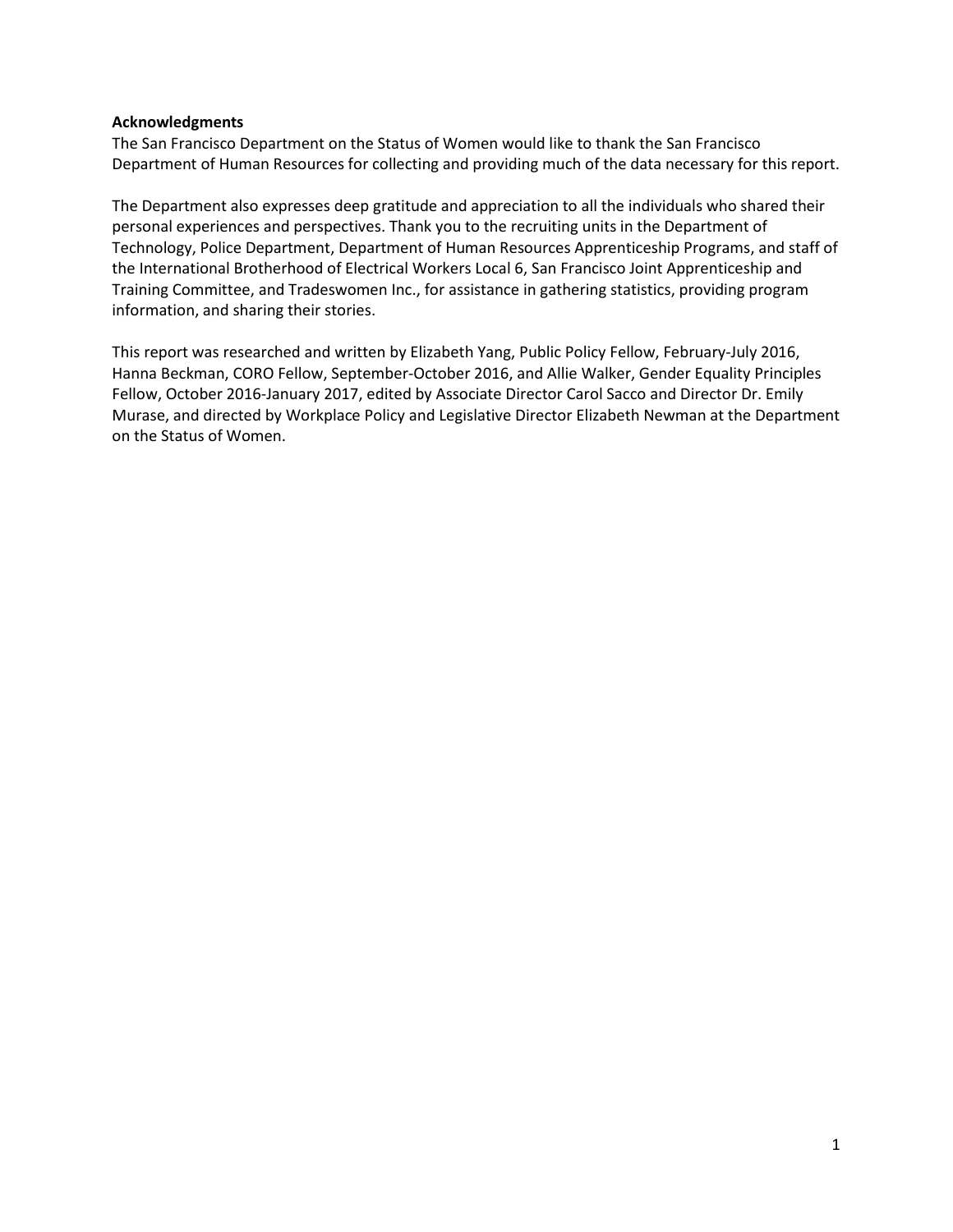<span id="page-2-0"></span>

| <b>Table of Contents</b>                                                                     |          |  |  |  |
|----------------------------------------------------------------------------------------------|----------|--|--|--|
|                                                                                              |          |  |  |  |
| <b>I. Overview</b>                                                                           | 3        |  |  |  |
| II. Methodology                                                                              | 3        |  |  |  |
| A. Fundamental Questions                                                                     | 3        |  |  |  |
| <b>B.</b> Definitions                                                                        | 4        |  |  |  |
| C. Data Analysis<br>D. Interviews                                                            | 4        |  |  |  |
| <b>III. Findings</b>                                                                         | 5<br>5   |  |  |  |
| A. Information Technology                                                                    | 5        |  |  |  |
| 1. Background                                                                                | 5        |  |  |  |
| 2. Data                                                                                      | 6        |  |  |  |
| 3. Recruitment                                                                               | 8        |  |  |  |
| 4. Retention                                                                                 | 11       |  |  |  |
| <b>B. Public Safety</b>                                                                      | 12       |  |  |  |
| 1. Background                                                                                | 12       |  |  |  |
| 2. Data                                                                                      | 13       |  |  |  |
| 3. Recruitment<br>4. Retention                                                               | 16<br>18 |  |  |  |
| C. Skilled Crafts                                                                            | 20       |  |  |  |
| 1. Background                                                                                | 20       |  |  |  |
| 2. Data                                                                                      | 20       |  |  |  |
| 3. Recruitment                                                                               | 22       |  |  |  |
| 4. Retention                                                                                 | 24       |  |  |  |
| <b>IV. Recommendations</b>                                                                   | 25       |  |  |  |
| A. General Recommendations                                                                   | 25       |  |  |  |
| 1. Strategic Recruiting                                                                      | 25       |  |  |  |
| 2. Support Advancement                                                                       | 25       |  |  |  |
| 3. Address Culture                                                                           | 26       |  |  |  |
| <b>B. Field Specific Recommendations</b><br>1. Information Technology                        | 26<br>26 |  |  |  |
| 2. Public Safety                                                                             | 26       |  |  |  |
| 3. Skilled Crafts                                                                            | 26       |  |  |  |
| <b>V. Appendices</b>                                                                         | 27       |  |  |  |
| Appendix A: Technology Job Types Gender Percentages by Selected Job Types, n>10, 2015        | 27       |  |  |  |
| Appendix B: Public Safety Gender Percentages by Department, All Job Types, 2005-2015         | 28       |  |  |  |
| Appendix C: Public Safety Gender Percentages by Department, Selected Protective Services Job |          |  |  |  |
| Types, n>10, 2015                                                                            | 29       |  |  |  |
| Appendix D: Skilled Crafts Gender Percentages by Union, Selected Job Types, n>10, 2015       | 30       |  |  |  |
| Appendix E: Number of Individual Interviews                                                  | 31       |  |  |  |
| Appendix F: Individual Interview Questions                                                   | 32       |  |  |  |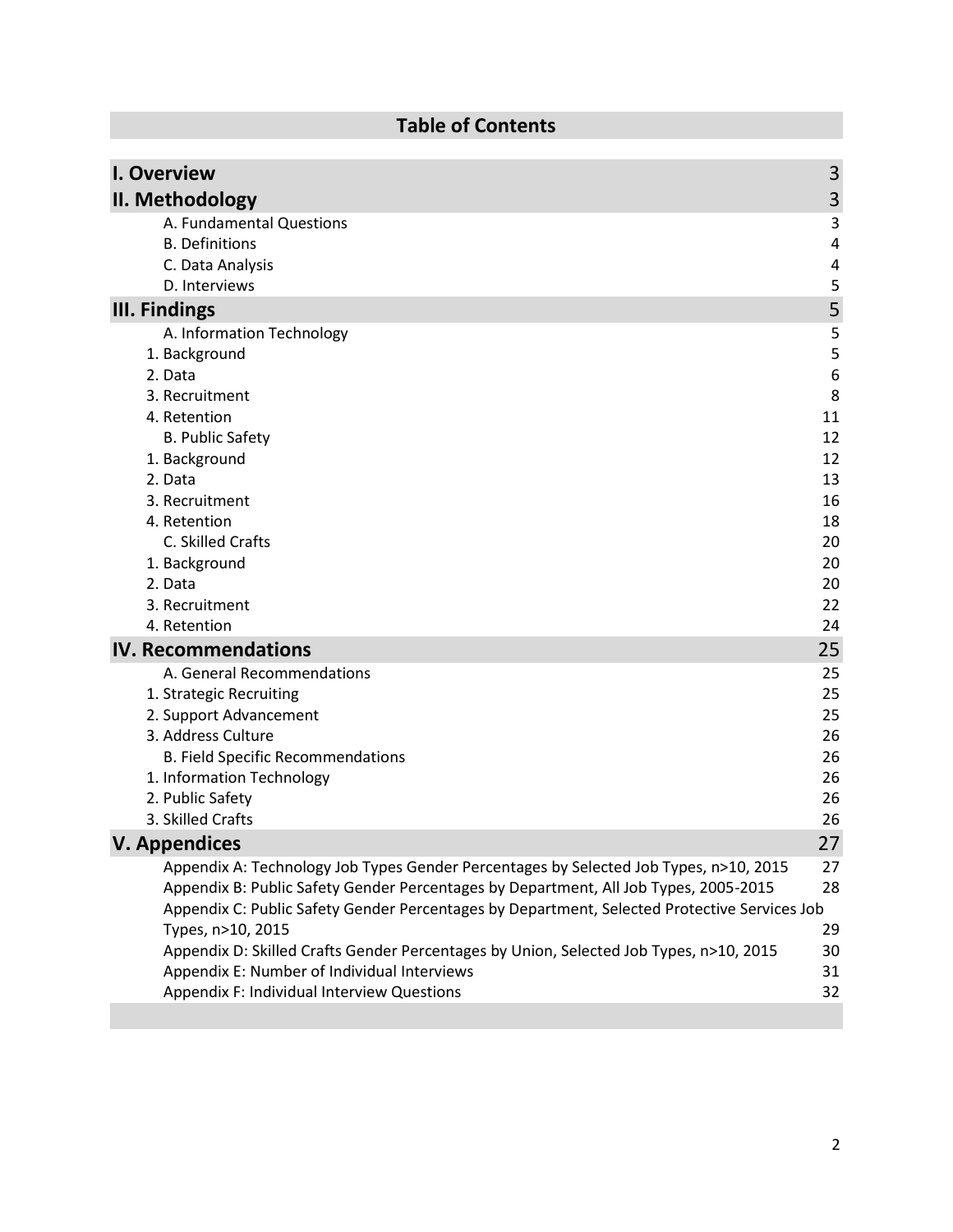# **I. Overview**

In 1998, San Francisco became the first city in the world to pass a local ordinance reflecting the principles of the United Nations Convention on the Elimination of All Forms of Discrimination Against Women (CEDAW), also known as the "Women's Human Rights Treaty." The Ordinance requires City government to take proactive steps to ensure gender equality, specifying *gender analysis* as a preventive tool to identify and address discrimination. Since 1998, the Department on the Status of Women (the Department) had conducted a gender analysis of 11 City departments and programs and has helped the City remain informed, accountable, and purposeful in promoting the rights of women and girls.

In 2015, Mayor Edwin M. Lee laid out his goals for advancing gender equity in his State of the City address on a new "Shared Prosperity Agenda."

If we are going to meet the challenge of gender equality for the next generation, we need workplace policies that empower women. In San Francisco, we've made progress… But we can and must do better in areas like information technology, public safety and skilled crafts—great jobs with good salaries, but which are not traditionally thought of as 'women's careers.'

Indeed, despite laws that prohibit discrimination and harassment, women are still underrepresented in traditionally male dominated occupations. Mayor Lee went on to commit his administration to identifying and eliminating the persistent barriers to gender equity in the City.

In accordance with the CEDAW Ordinance and Mayor Lee's gender equity goals, the Department focused this gender analysis on the fields of information technology, public safety, and skilled crafts within the City workforce.

The goals of this analysis are to:

- Analyze workforce data to measure the current status of women in these specific male dominated fields;
- Highlight the perspectives of women working in these fields; and
- Provide concrete recommendations to promote gender equity in the City workforce.

# <span id="page-3-0"></span>**II. Methodology**

## *A. Fundamental Questions*

<span id="page-3-1"></span>This report examines only certain departments of the City workforce, thus the analysis is not reflective of workforce demographics for all of the private and public sectors in San Francisco. Rather, this gender analysis offers information and recommendations for providing access and opportunities equally to both men and women.

The fundamental questions of this analysis are to what extent the City is implementing:

- Diverse and inclusive recruiting efforts;
- A gender-responsive culture in employment; and
- Equitable advancement for both men and women;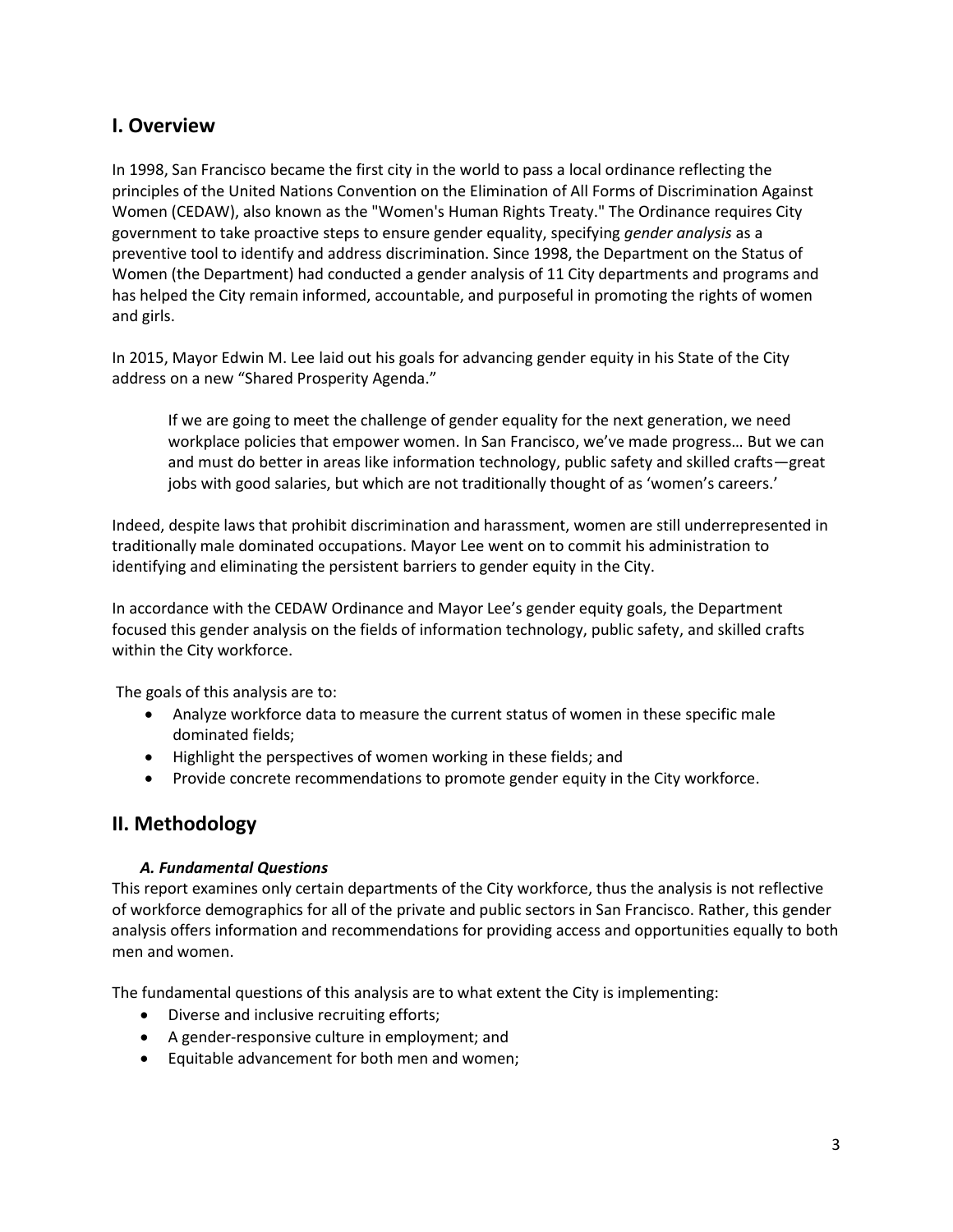## *B. Definitions*

<span id="page-4-0"></span>When conducting a gender analysis, it is important to note the difference between a person's sex and a person's gender. Sex is the biological difference between women and men. Gender is a term that encompasses the roles and responsibilities of women and men that are created in families, social institutions, and cultures. It is also important to understand the difference between gender equality and gender equity. The terms are often used interchangeably, but they are not one and the same. Gender equality means that women and men enjoy the same status, conditions, and opportunities. Gender equity applies to the development of policies and the distribution of resources to redress historic discrimination and enable women to achieve full equality with men in practice. Equity can be understood as the means, and equality as the end.

A major challenge for employers like the City and County of San Francisco seeking to diversity their workforce is Proposition 209, adopted by voters in 1996, that prohibits "preferential treatment" on the basis of sex, race, or ethnicity in public employment, education, and contracting. This measure effectively bans Affirmative Action programs that were designed to bring greater ethnic and gender diversity in the workplace and college campuses. Employers have been forced to walk a fine line between proactive measures to recruit diverse candidates without running afoul of Proposition 209.

## *C. Data Analysis*

<span id="page-4-1"></span>Data presented in this report reflects employments recorded in the PeopleSoft Human Capital Management database as of June 2015, provided by the San Francisco Department of Human Resources (DHR). The 27,355 employments includes employees for all City departments, excluding elected and appointed officials and employments in the Municipal Transportation Agency (MTA), the School and College Districts and the Courts. In a change to the San Francisco Charter, the MTA handles its own human resource functions, including workforce utilization reporting. While it would be important to analyze the MTA workforce since many positions are nontraditional for women, staffing constraints precluded reviewing MTA data from this report and should be considered for future analyses. The school and college districts and the Courts are state agencies that do not fall under the purview of the DHR.

The focus of this report is on City positions in the fields of information technology, public safety, and skilled crafts. To define departments that fall within these fields, a review was conducted of the DHR, *2015 City and County of San Francisco Workforce Demographic Report*, as well as the *Equal Employment Opportunity Workforce Utilization Analyses* for 2005, 2008, 2013, and 2015. This review led to the following discrete categories of departments and positions.

- *Information Technology* covered technical positions in Information Systems (IS) and Information Technology (IT) (Appendix A).
- *Public safety* covered protective service workers in the departments of Adult Probation, Emergency Management, Fire, Juvenile Probation, Police, and Sheriff (Appendix C).
- *Skilled crafts* included construction trades (Appendix D).

Job categorizations may be different from those used in previous DHR reports.

Only data for classifications with more than 10 incumbents (n>10) were included because there were no gender or ethnicity breakdowns for job classifications with less than 10 incumbents. Also, when job classifications were all male or female, or had only one incumbent of the other, a best-case scenario of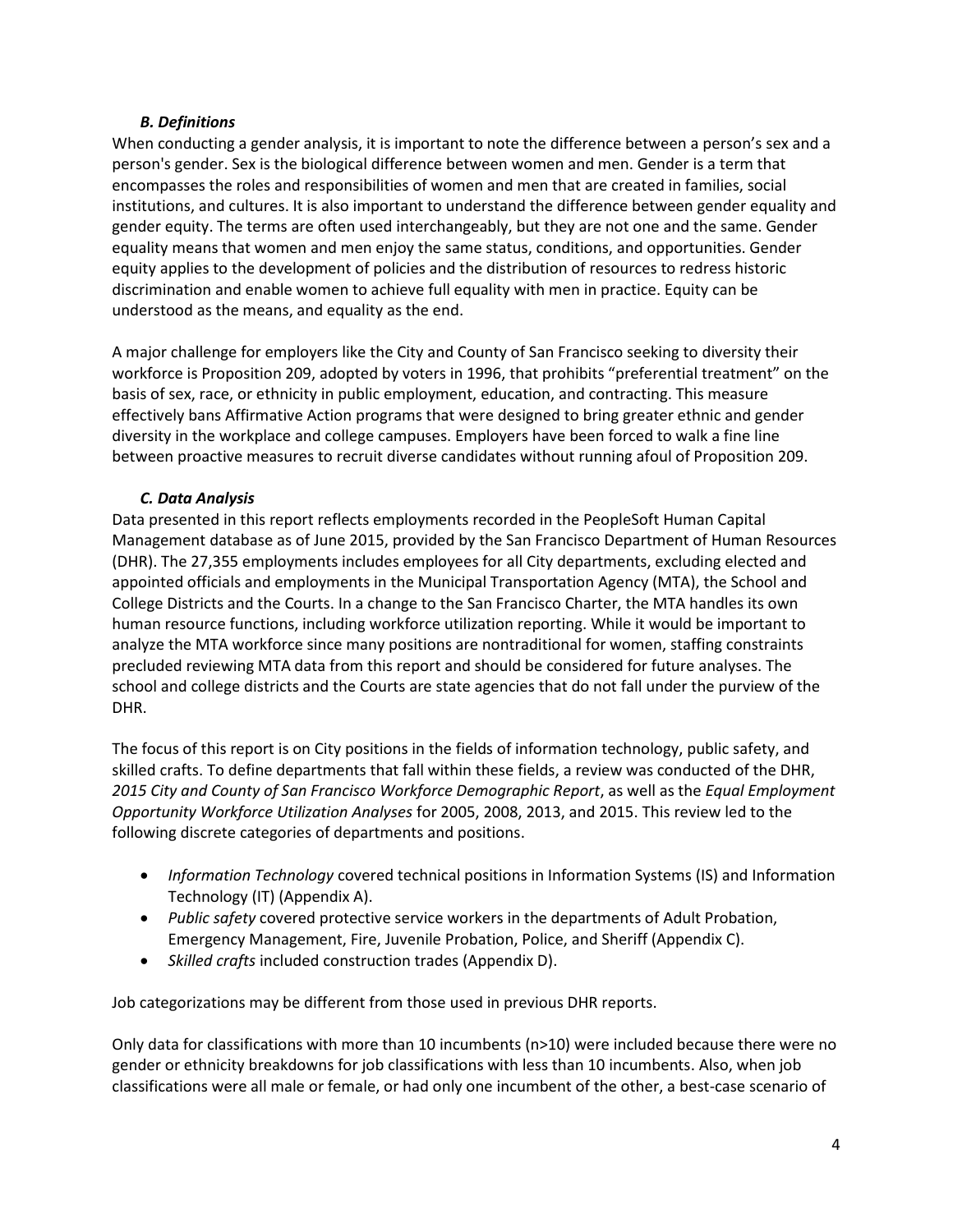at least one incumbent female or male per classification was used. This is illustrated whenever there is "1" in the dataset described in the appendices.

The City workforce labor market utilization rate was calculated by dividing the percent of women in the occupation among the City workforce by the percent of women in the occupation in the San Francisco labor market. San Francisco labor market data came from the American Community Survey 2011-2013 *3-Year Estimate on Occupation for the Civilian Employed Population 16 Years and Over*.

## *D. Interviews*

<span id="page-5-0"></span>To complement the DHR data, 26 individual interviews were conducted over a two-month period with women workers in various job categories (Appendix E). Interview questions covered entry to the field, past and present workplace conditions, and areas for improvement (Appendix F). This small sample size cannot generate statistically significant conclusions, but nonetheless, provides invaluable insight that informed the recommendations.

# <span id="page-5-1"></span>**III. Findings**

## *A. Information Technology*

## <span id="page-5-3"></span><span id="page-5-2"></span>1. Background

## *a. Historical Context*

Women were the pioneers of computer science in the 1950s and entered the profession in large numbers over the next three decades. According to the National Center for Education Statistics, the number of women as a percent of all undergraduate computer science majors peaked at 37% in 1985. The number of women entering the computer science field then began to decline. By the mid-nineties, the percentage had dropped to 28%, and in 2010-2011, women accounted for just 18% of computer science undergraduate students.

There are many theories and studies that attempt to explain this drop. One popular explanation is that the first personal computers were exclusively marketed to boys and culturally reinforced as a male toy, hobby, and skill. This meant that the level of computing "experience" students had prior to college differed significantly with gender, even in an introductory class. In his 2010 book *Gender Codes*, Thomas Misa points out additional barriers, including patterns of discriminatory behavior that create an unsupportive classroom environment, gender differences in how students assess their own performance, the scarcity of role models, and the lack of a sufficient critical mass to sustain supportive peer communities. A female undergraduate from Harvey Mudd College, a leading undergraduate college for math, science, and engineering, explains, "A lot of universities have this kind of weed-out class…and they are shocked they don't get any women at the end. But the only people at the end are the people who have been in computer camp since they were five."

## *b. Current Climate*

In 2010, the U.S. Bureau of Labor Statistics projected a 12% growth in computer and information technology occupations between 2014 and 2024. Yet, given the current trends, the bulk of those jobs will be sought by men. This is directly correlated with the gender gap in education.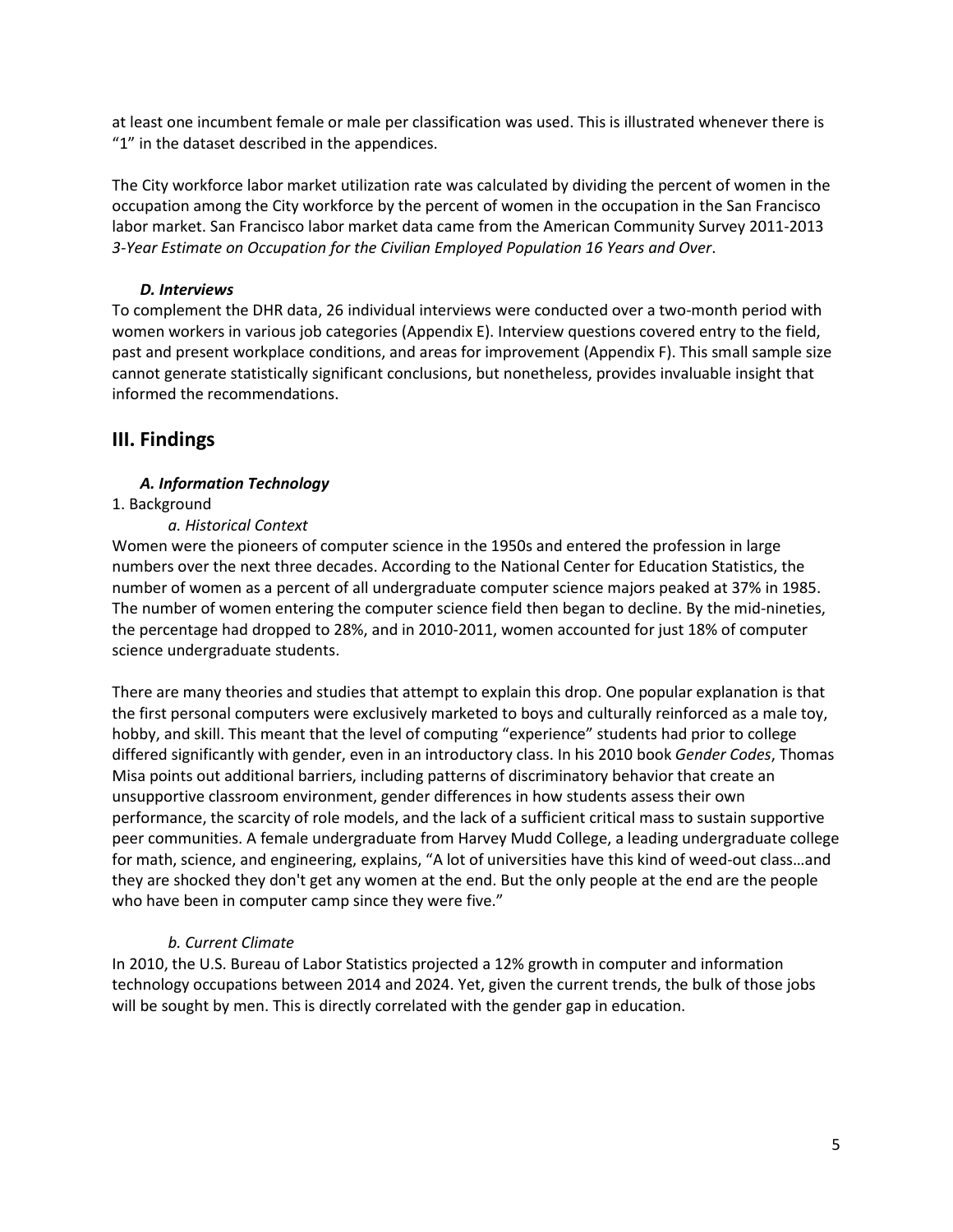# **66% 32% 4%** 6-12 Year Old Girls 13-17 Year Old Girls College Freshman **Female Students Interested/Enrolled in Computing Programs, 2015**

Source*:* Girls Who Code, 2015.

Reaching girls early is crucial. The number of students who take computer science in high school is a good predictor of numbers of college majors in computer science. Yet, according to the National Center for Educational Statistics, of all female high school students, just 14% took a computer science course compared to 24% male students. The College Board reports that the greatest gender disparity exists in Advanced Placement (college-level) computer science, where less than 22% of all students are female.

Many stakeholders are responding to this issue. According to Code.org, 28 states and the District of Columbia allow computer science to count as either a math or science graduation requirement. States like Arkansas and Rhode Island have passed legislation requiring all public and charter high schools to offer computer science courses. The San Francisco Unified School District has launched an initiative to expand computer science education to all students at all schools, beginning in pre-kindergarten and extending through 12th grade. The non-profit Girls Who Code aims to close the gender gap in technology early through after-school clubs, summer immersion programs, and partnerships with technology companies. At the university level, Harvey Mudd College acknowledged the skill gap in its *Introduction to Computer Science* class and now offers two versions, one for those with prior experience and one for those truly new to the field. Still, there is much ground to cover. The climate of women in tech is complicated, nuanced, and evolving. This brief overview provides a backdrop to the gender analysis of the City's gender inclusivity in technology occupations.

## <span id="page-6-0"></span>2. Data

Occupations in technology within the City workforce are defined as jobs related to advanced programming or data management systems. The data analysis is classified into two job type groups. These two job types, *Information Systems* and *Information Technology*, totaling 683 employees, are found in the 33 departments listed below.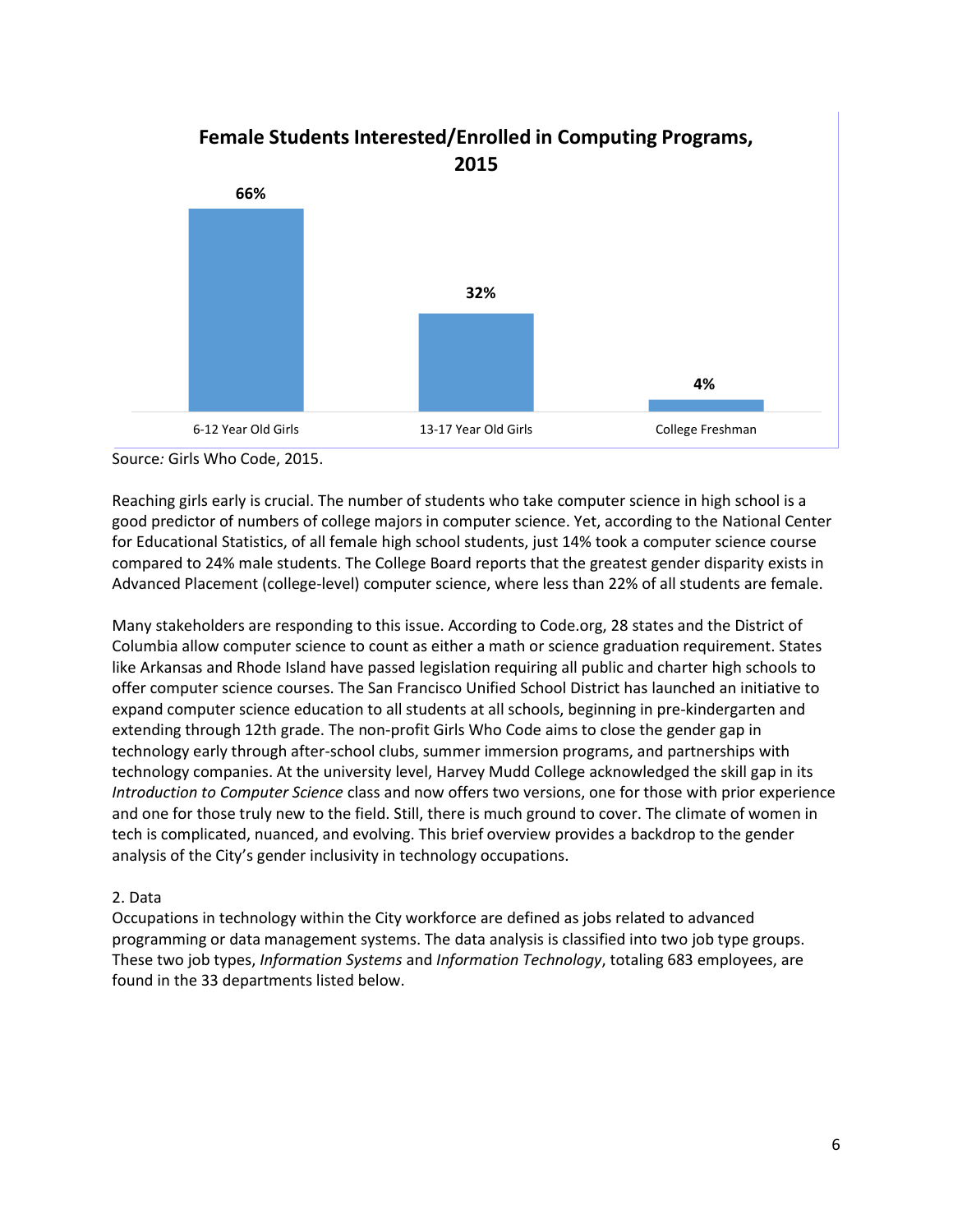| <b>Departments Included, N=33</b> |                                        |                                    |  |  |  |  |
|-----------------------------------|----------------------------------------|------------------------------------|--|--|--|--|
| <b>Airport Commission</b>         | <b>District Attorney</b>               | Police                             |  |  |  |  |
| <b>Adult Probation</b>            | Elections                              | Port                               |  |  |  |  |
| Assessor/Recorder                 | <b>Emergency Management</b>            | <b>Public Defender</b>             |  |  |  |  |
| <b>Board Of Supervisors</b>       | Environment                            | <b>Public Health</b>               |  |  |  |  |
| <b>Building Inspection</b>        | <b>Ethics Commission</b>               | Public Library                     |  |  |  |  |
| <b>Child Support Services</b>     | Fire                                   | <b>Public Utilities Commission</b> |  |  |  |  |
| Children, Youth & Their Families  | <b>Health Service System</b>           | <b>Public Works</b>                |  |  |  |  |
| City Administrator                | <b>Human Resources</b>                 | <b>Retirement System</b>           |  |  |  |  |
| City Attorney                     | <b>Human Services</b>                  | Sheriff                            |  |  |  |  |
| <b>City Planning</b>              | Juvenile Probation                     | Technology                         |  |  |  |  |
| Controller                        | <b>Municipal Transportation Agency</b> | <b>Treasurer/Tax Collector</b>     |  |  |  |  |

Source*:* San Francisco Department of Human Resources.

Of the 683 technology positions in the International Federation of Professional and Technical Engineers Local 21, roughly 1 in 4 positions are occupied by women. The female computer science workforce utilization rate in the City is 133%. This means that the number of women the City employs in these two job categories exceeds the available labor pool in San Francisco by 33%.



Source*:* San Francisco Department of Human Resources, *City and County of San Francisco Workforce* 

*Demographic Report,* 2015. In comparison to the private sector, the City workforce exceeds the private sector in the percent of women in technical positions. Among selected private sector technology companies in San Francisco, the percentage of women in leadership is greater than the percentage of women in technical roles

within these companies.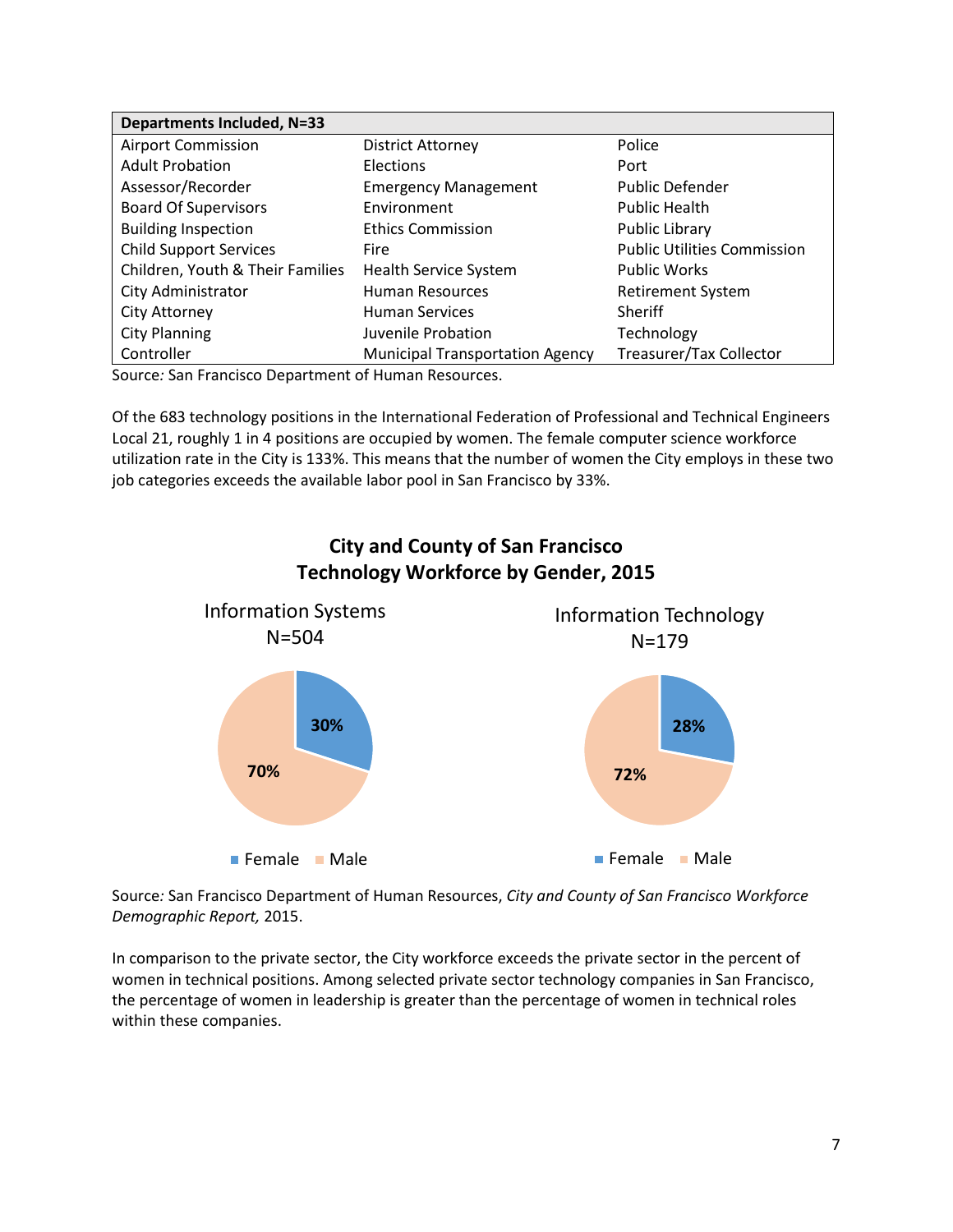

# **Women in Selected Private Sector Technology Companies, 2014**

Source: *Dropbox, LinkedIn, Twitter Diversity Reports,* 2014.

## <span id="page-8-0"></span>3. Recruitment

## *a. Private Sector Competition*

Examples from the private sector illustrate that deliberate efforts can address the gender gap in technology. For example, when Airbnb analyzed its applicant and hiring data in 2016, the company found the proportion of female applicants was twice that of female employees. Airbnb responded by focusing on the conversion portion of their hiring. The company made the interview process more gender-blind by removing the names of applicants, and ensured that women were in the room during in-person interviews and presentations. As a result of these proactive measures, the overall ratio of female employees on its data science team doubled from 15% to 30% in 2015, and 47% of new hires were women. Other private technology companies have set aggressive recruitment efforts, including offering large referral bonuses, not to mention competitive salaries and benefits.

City departments should understand their mission and culture, what attracts people to join, and most importantly, what keeps people there. This way, agencies in the public sector will be able to attract talent that fits the culture and wants to grow there.

Another way that companies are able to attract people whom government agencies struggle to attract is through recruiting materials and using social media to appeal to millennials and other possible employees. The private sector dedicates resources to creating marketing materials customized to the target audience rather than using a one-size-fits-all approach.

Furthermore, the hiring process for governmental positions is much slower than in private companies. Oftentimes, private companies will recruit graduating university and graduate students early on, and make offers to them in November or December, up to six months before students graduate. Public sector hiring programs, on the other hand, can have deadlines as late as April, with an average hiring process of 100 days, so students do not know if they have the position until well after graduation. Government agencies may lose candidates who have received a job offer before graduation due to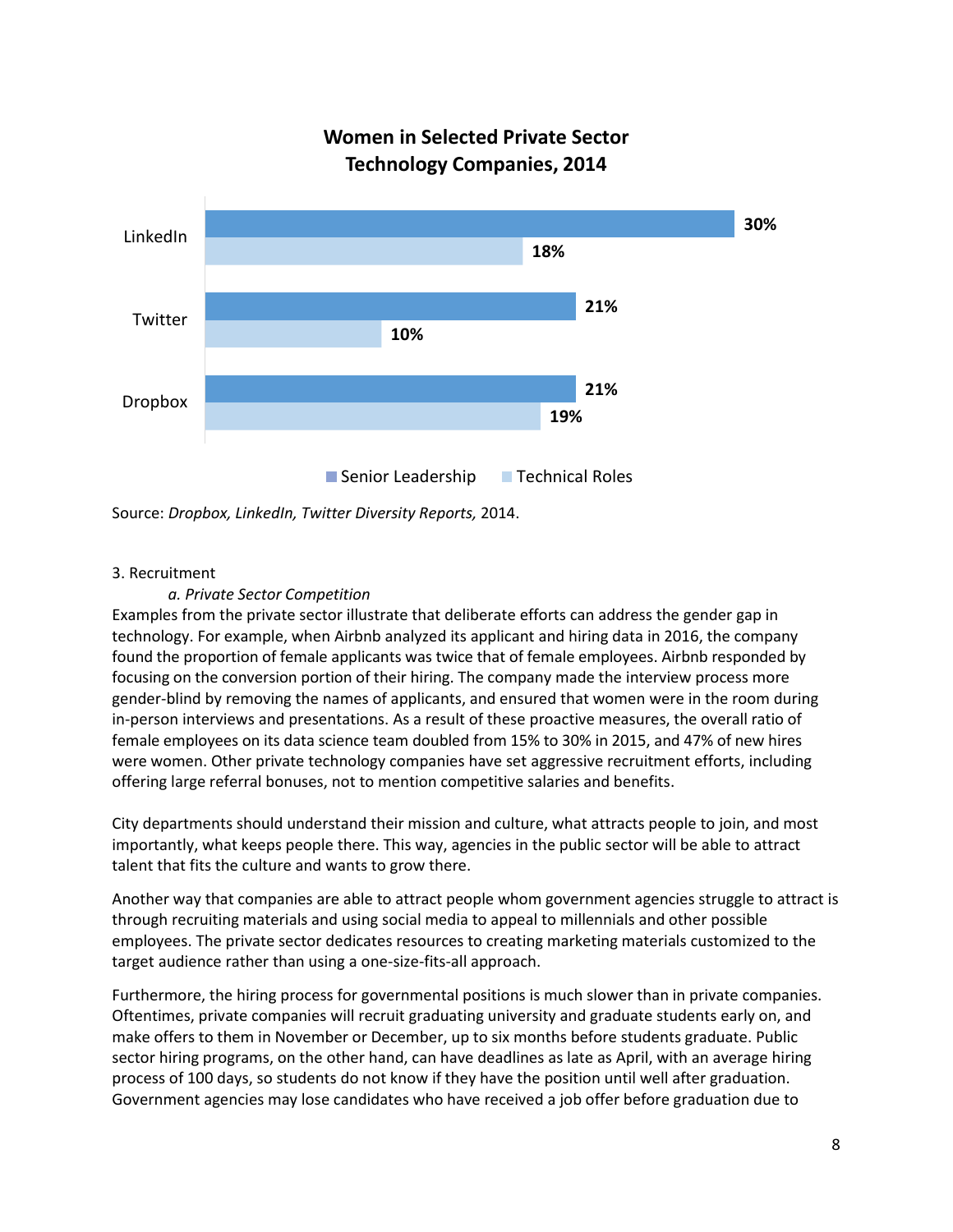earlier and more accelerated hiring processes in the private sector. According to an October 2013 Governing.com article by Mike Maciag, the public sector hiring process does not often update candidates as to where they are in the process, leaving them in the dark as they hunt for other job opportunities.

The matter of lower entry-level pay may make some young people less eager to join the public sector. Public sector employees also have a capped earning potential, as government executives are paid much less than their private sector counterparts.

Despite the positive qualities of a job in the private sector, there are many different but encouraging parts of a job in government. Companies can go out of business, whereas the government will always need employees. The public sector tends to offer more work-life balance than the private sector. While some private sector jobs offer generous benefit packages, public agencies consistently maintain benefits that include superior health care plans at affordable rates and favorable retirement plans. Public sector employees also receive federal holidays off and accrue leave time at an advantageous rate.

## *b. Applicant Pool*

The women in the City workforce who were interviewed tended to share a similar pattern with women in the private technology sector: they were exposed to STEM from an early age, interacted with visible STEM role models (often relatives), and nurtured their passion for STEM *before* college. Understanding why women choose to join the City workforce or what may have compelled them to leave the private sector provides valuable insight into what female job applicants consider. Many interviewees highlighted mission and civic duty, explaining that they would prefer not to work for a profit-driven company and that working for the City makes them feel that they are making a difference. Interviewees also highlighted the security and stability, especially in the context of San Francisco where private companies may move locations or go out of business. Finally, interviewees identified competitive benefits, work-life balance, and family accommodations as additional incentives for employment with the City.

There are proactive efforts within the City to recruit women. The Department of Technology has set an example of proactively removing barriers of entry for women applying to its job openings, such as removing gendered language from its job postings and hiring a talent acquisition human resources specialist.

*Rather than thinking about diversity in hiring at the very end...Our recruiter does that in the very beginning when he goes out to these events and different groups in the city. He actually goes out of his way to look for minorities and women, so that by the time we have a nice group of qualified candidates who we can bring in for interviews, they are already diverse.*

*—Female City Technology Employee*

To recruit women beyond the traditional applicant pool, the City has also begun some forward-thinking initiatives. These initiatives include addressing diversity early in the hiring process, seeking women to serve on all interview panels, and collaborating with Girls Who Code to create a boot camp within the Department of Technology. The mission of the boot camp is to develop talent early, funnel graduates into City jobs, and ease the time and hurdles in applying.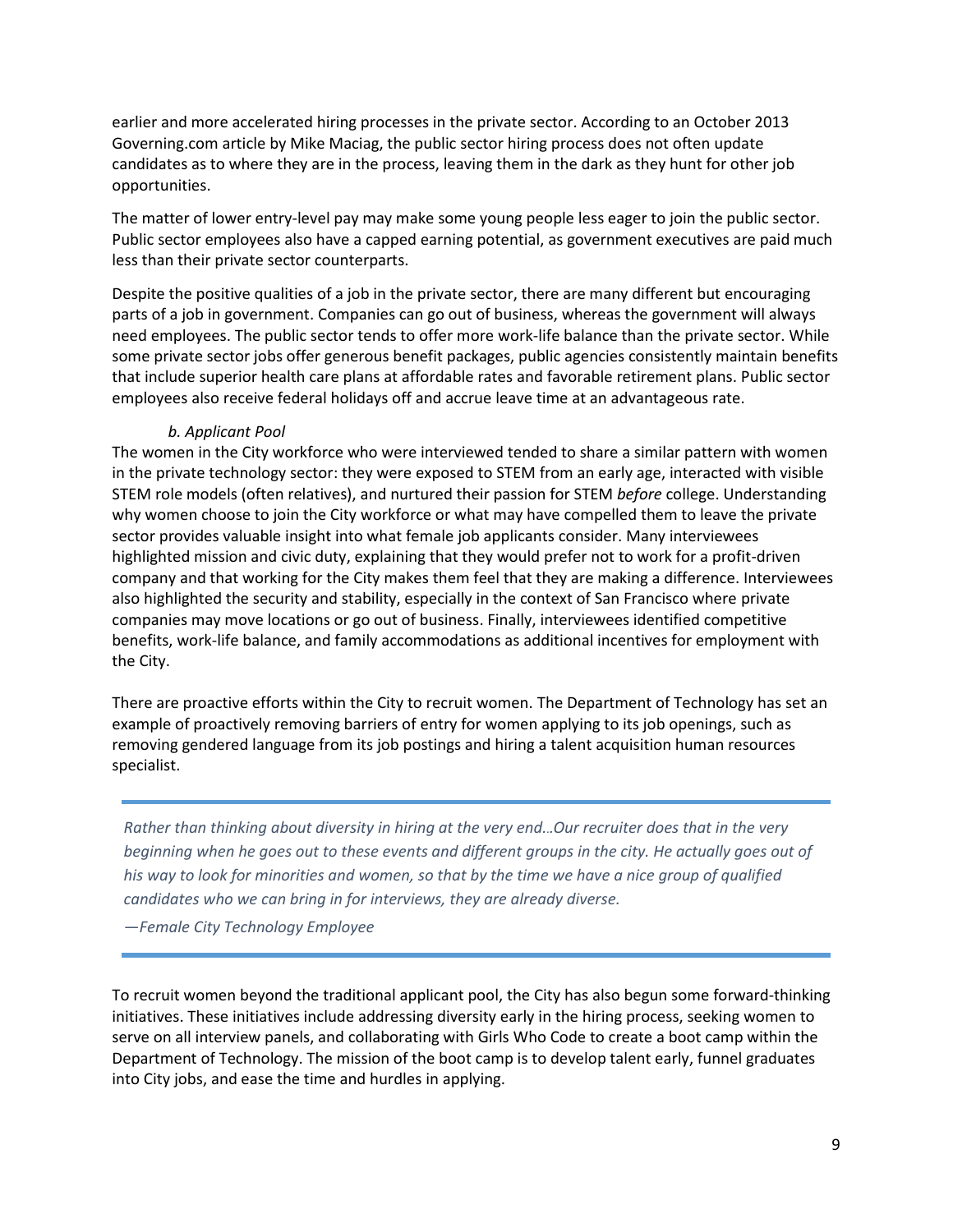It is noteworthy that, generally, women serve on interview panels and participate in the group hiring process for City jobs. However, challenges remain, including the fact that at times, women on the interview panel are not from the hiring department that is actually hiring. There are also still instances with far fewer women than men in the applicant pool, and more than one interviewee for this study reported being highly cognizant of racial diversity, but articulated they had not been as conscious of gender diversity.

The collaboration with Girls Who Code is also a promising start. The recruiting manager for the City and County of San Francisco's Department of Technology made a strong effort to improve the recruitment and hiring process by reaching out to Yes We Code, Girls Who Code, Yes Up, and female veterans groups.

*[We need to] stress that technology isn't just coding. People envision "tech" as an isolated activity, but it's so much more than that. There's a lot of interaction, teamwork, and collaboration… —Female City Engineer*

According to U.S. Census data, the gender wage gap for women in computer and mathematical jobs nationwide is 16% and, in California, 17%. The wage gap for women in San Francisco is just 12%, although the percentage of women who hold computer and mathematical jobs in San Francisco is smaller at 23% than the state at 25% or nation at 27%. With a median salary of \$87,950, women working in computer and mathematical jobs in San Francisco earn more than their counterparts in California (\$72,509) and across the nation (\$63,517). However, women in San Francisco have a median salary that is far less than the men whose median annual earnings exceed \$100,000.

In comparison, the City technology workforce has a much smaller gender pay gap. Women in City technology occupations make 95% of what men earn. Among women in Information Technology positions, their median hourly wages are *identical* to men's median hourly wages. While women in Information Systems (IS) positions in the City workforce earn 91% compared to men, the gender wage gap virtually disappears when looking at specific job classifications. For eight out of the nine IS positions included in the study, women's median hourly wages are *exactly the same* as men's and in the one other classification, women have a gender wage gap of just 2%.

|                       | <b>Median Male Wage</b> | <b>Median Female Wage</b> | <b>Wage Gap</b> |
|-----------------------|-------------------------|---------------------------|-----------------|
| <b>United States</b>  | \$75,312                | \$63,517                  | 16%             |
| California            | \$87,708                | \$72,509                  | 17%             |
| <b>San Francisco</b>  | \$100,159               | \$87,950                  | 12%             |
| <b>City Workforce</b> | \$56.58 (per hour)      | \$53.61 (per hour)        | 5%              |

# **Computer and Mathematical Jobs, 2010**

Source: 2010 U.S. Census and San Francisco Department of Human Resources.

The lack of a gender wage gap in the City workforce is likely due to the step system for wages of each position. For technology positions, the median annual wage at the lowest step is \$97,097 while the median annual wage at the highest step is \$121,394, with a range of \$53,508 to \$163,384. When an individual is hired, the pay is set to step 1 unless a previous salary exceeds that amount and step increases are awarded annually thereafter until the top step (step 5) is reached, at which time the individual's wages hit a ceiling for that job classification.

Similar to the City, Google implemented a system in 2015 to eliminate the "anchoring bias" that can occur when hiring a new employee. Hiring managers often ask what the interviewee's current salary is,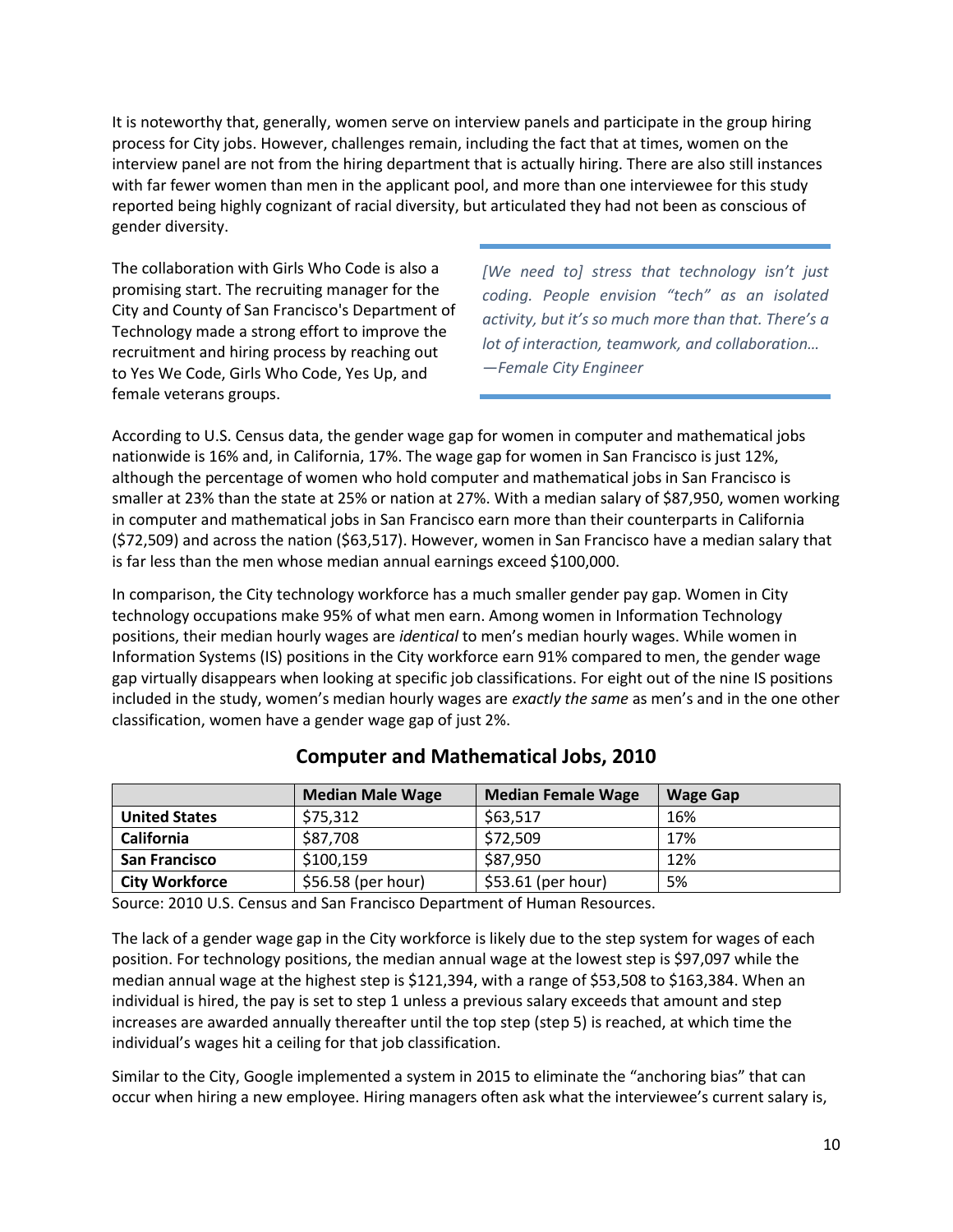and use that as a baseline number, or "anchor," with which to calculate the salary the employee will receive for her/his new position. However, this means that women who are already underpaid compared to men in the same position will make less than their male counterparts in perpetuity. Instead of anchoring the new salary to an employee's previous salary, Google calculates pay targets based on industry standards to eradicate any bias rooted in prior compensation.

## <span id="page-11-0"></span>4. Retention

Numerous studies show that many women do not stay in technology roles. A 2014 report from the Center for Talent Innovation found that U.S. women working in science, engineering, and technology fields were 45% more likely than their male peers to leave the industry within the year. A 2011 National Science Foundation-funded study surveyed 5,300 women who had earned engineering degrees, and 38% of them had left the field of engineering. Women referenced the "old boys' club," hostile work environments, and few opportunities to advance or develop as the reasons for leaving the field.

### *a. Culture*

According to a 2014 University of Wisconsin-Milwaukee study on women in engineering, many women who have left the engineering field cite the male-dominated culture as one of the main reasons they decided to leave. Women note the majority male leadership tends to hire and promote other men rather than equally qualified women candidates. Instead of fighting the uphill battle of changing the culture of engineering or technology companies, women often change fields. The study, which took place over 3 years, found that only 17% of women left engineering because of caregiving reasons, dispelling the idea that motherhood plays a larger part in preventing women from advancing in their careers than an unsupportive work culture. The study also points out that many of the women who did leave work to care for children chose to do so because their companies did not offer flexible enough work-life or paid leave policies. The Society of Women Engineers also conducted a retention study in 2009 and found that work-life balance is a significant issue that leads women to leave the field of engineering.

*I've encountered a lot more resistance because of my gender here [in the public sector].*

*—Female City Technology Employee*

*I always felt that the city was diverse-- a good place for women and minorities compared to my girlfriends in other industries and in private companies.*

*—Female City Technology Employee*

Female City employees interviewed for this report had mixed responses to questions about how culture affects retention. Some experienced or witnessed gender discrimination while others said they found the City to be the ideal workplace for women. Since only 26 interviews could be conducted for this study, it would be important to conduct further interviews and focus groups to better understand the current workplace culture at City departments.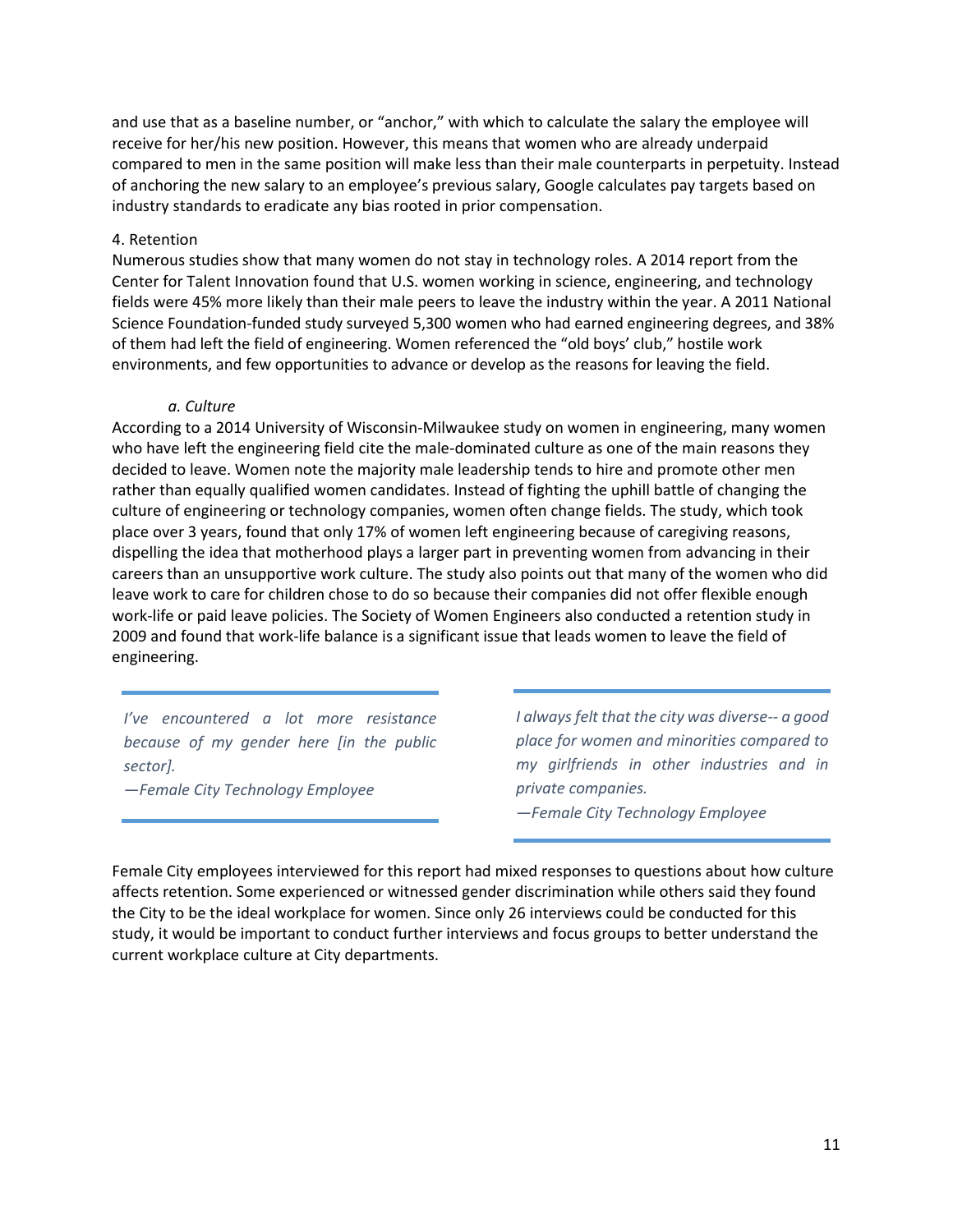## *b. Advancement*

The City employees interviewed for this study had a range of perspectives on advancement opportunities. While some felt they had flexibility to choose the field in which they were most interested, others described a lack of career advancement paths for employees of any gender. The latter

group reported that employees work years before advancing, move classifications in order to advance, or believe their current titles do not accurately reflect their position's responsibility. Interviewees stated that a clearer career path would better incentivize employees. Other women placed the onus on young women themselves and advised those women to be proactive in seeking appointments and advancement.

*I tell younger women that a lot of the time, although you don't see a career path, what you can do is carve out a path for yourself. —Female City Technology Employee*

LeanIn.org's 2016 *Women in the Workplace* study identified a variety of obstacles that may prevent or adversely affect women's desire or opportunity to advance in their career. The study found that women are promoted less frequently than men. At the first step to manager, for every 100 women promoted, 130 men are promoted. This is likely the result of the fact that there are generally also fewer women in line roles than men, with more women shifting from line roles to staff roles over time. Yet, those in line roles have a much greater likelihood of reaching top executive positions than those in staff roles.

In terms of racial inequality, women of color make up 20% of the U.S. population but hold only 3% of executive-level positions. They are also 21% less likely than white women to think that the most deserving employees receive the best opportunities. Many companies themselves do not prioritize racial diversity. The study found 55% of companies reported racial diversity, as compared to 78% with gender diversity, as a top priority. Lastly, the study indicates that the more work a person does at home, the less interested she is in becoming senior leadership. Only 34% of women who do a majority of housework and child care aspire to be top executives, versus 43% of women who share responsibilities evenly with their partner. With a majority of household and child care responsibilities still falling on women, the issue of work-life balance may dissuade or prevent women from advancing in their careers.

## *B. Public Safety*

## <span id="page-12-1"></span><span id="page-12-0"></span>1. Background

## *a. San Francisco Police Department*

In 1973, the San Francisco Police Department (SFPD) was scrutinized for its recruitment and hiring practices and for failing to reflect the make-up of the city in its workforce. At the time, the police force consisted of 14% minority groups and 4% women, as compared to 29% minority and 52% women in the general San Francisco population (U.S. Census, 1970). A lawsuit brought by Officers for Justice, later joined by the U.S. Department of Justice, alleged that the SFPD engaged in a pattern of employment discrimination based on race, sex, and national origin. The lawsuit was settled by a consent decree in 1979, which required the City to employ good faith efforts to achieve particular goals for the employment of women and minorities in the SFPD and prohibited the use of methods of selection that had an adverse impact on women and minorities unless the City proved they were valid under the Uniform Guidelines on Employee Selection Procedures, 28 C.F.R. 1607.

According to the National Center for Women & Policing (NCWP), consent decrees have a significant positive effect on increasing women in sworn law enforcement. This finding held true in San Francisco. As a result of the consent decree, the SFPD made a deliberate effort to recruit minorities and women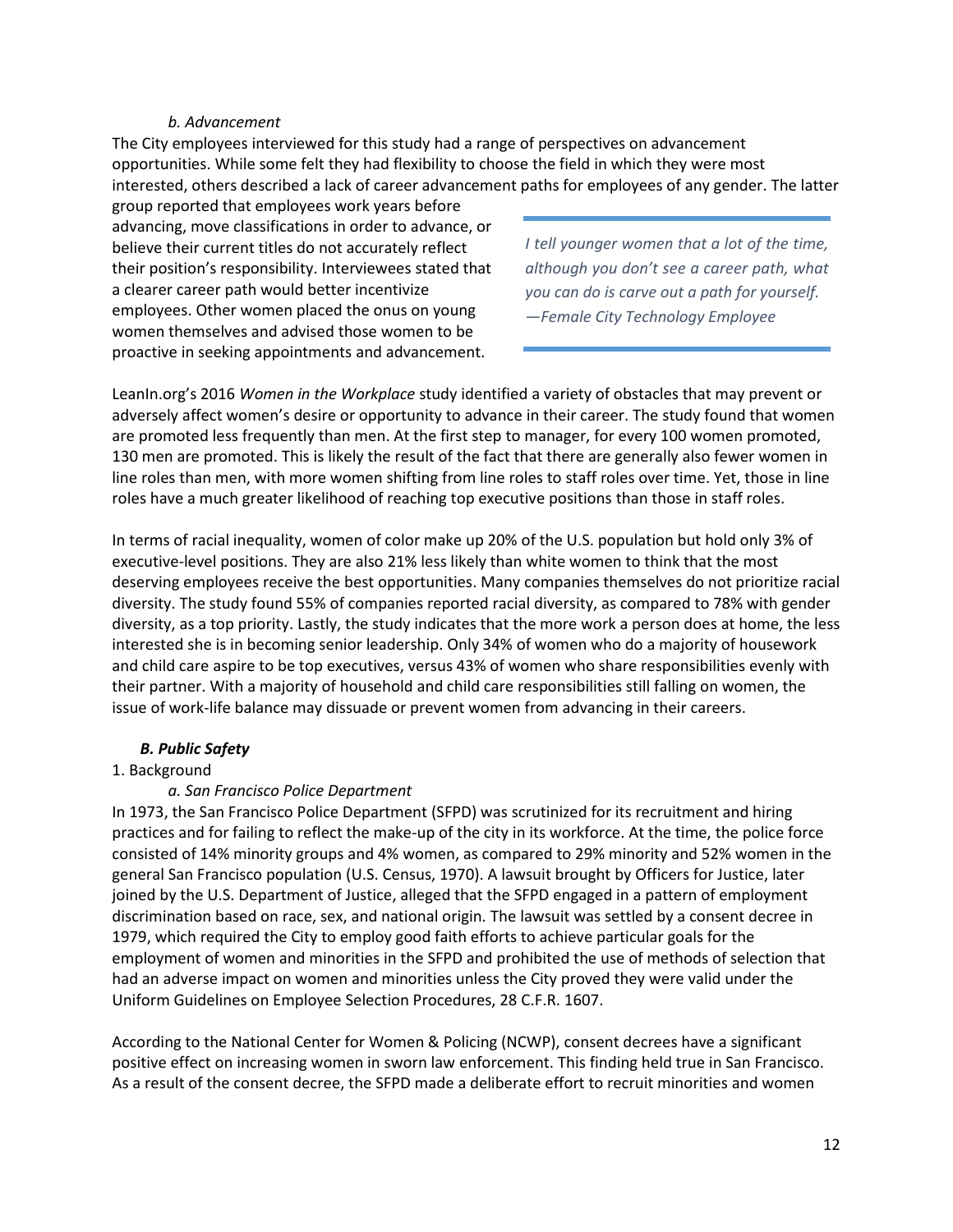with a large degree of success. The rate of minorities nearly tripled, and the rate of women quadrupled over the consent decree period from 1979 to 1998.



**Minorities and Women in the San Francisco Police Department, 1979-2015**

Sources: *San Francisco Chronicle*, "S.F. Police Dept. Consent Decree Expected to End," October 2, 1998. San Francisco Department of Human Resources, *City and County of San Francisco Workforce Demographic Report,* 2015.

The NCWP also found that once a consent decree ends, progress often slows. This has proven to be true in San Francisco, where the rate of minorities and women has markedly slowed since the decree ended.

## *b. San Francisco Fire Department*

The San Francisco Fire Department (SFFD) faced a similar lawsuit of its own. Women had been barred from applying until 1976, and the first woman firefighter was not hired until August 1987. Citing unlawful discrimination on the basis of race, there were multiple class-action suits filed against the City and County of San Francisco beginning in the 1970s that culminated in a 1988 lawsuit. Additional individuals and organizations later joined as plaintiffs, adding claims for unlawful discrimination on the basis of gender. As a result of the lawsuit, a consent decree was imposed on the SFFD in 1988 that mandated a 40% minority and 10% female workforce. The SFFD then embarked on a major overhaul of entrance and promotional exams, and women entered the ranks of lieutenant, captain, and battalion chief. In 1997, when the consent decree was lifted, minorities and women represented nearly 35% and 7% of the workforce, respectively. Then-Fire Chief Robert Demmons reported that in the 10-year period between 1987 and 1997, minorities composed 61% of new hires and women accounted for 20%.

## <span id="page-13-0"></span>2. Data

In the City and County of San Francisco, women represent 24% of all employment in public safety departments. Although 24% is far from parity, many women and minorities have joined public safety within the last 30 years. Currently, women hold or recently held chief positions in most of San Francisco's public safety departments including Adult Probation, Fire, Emergency Management, Police,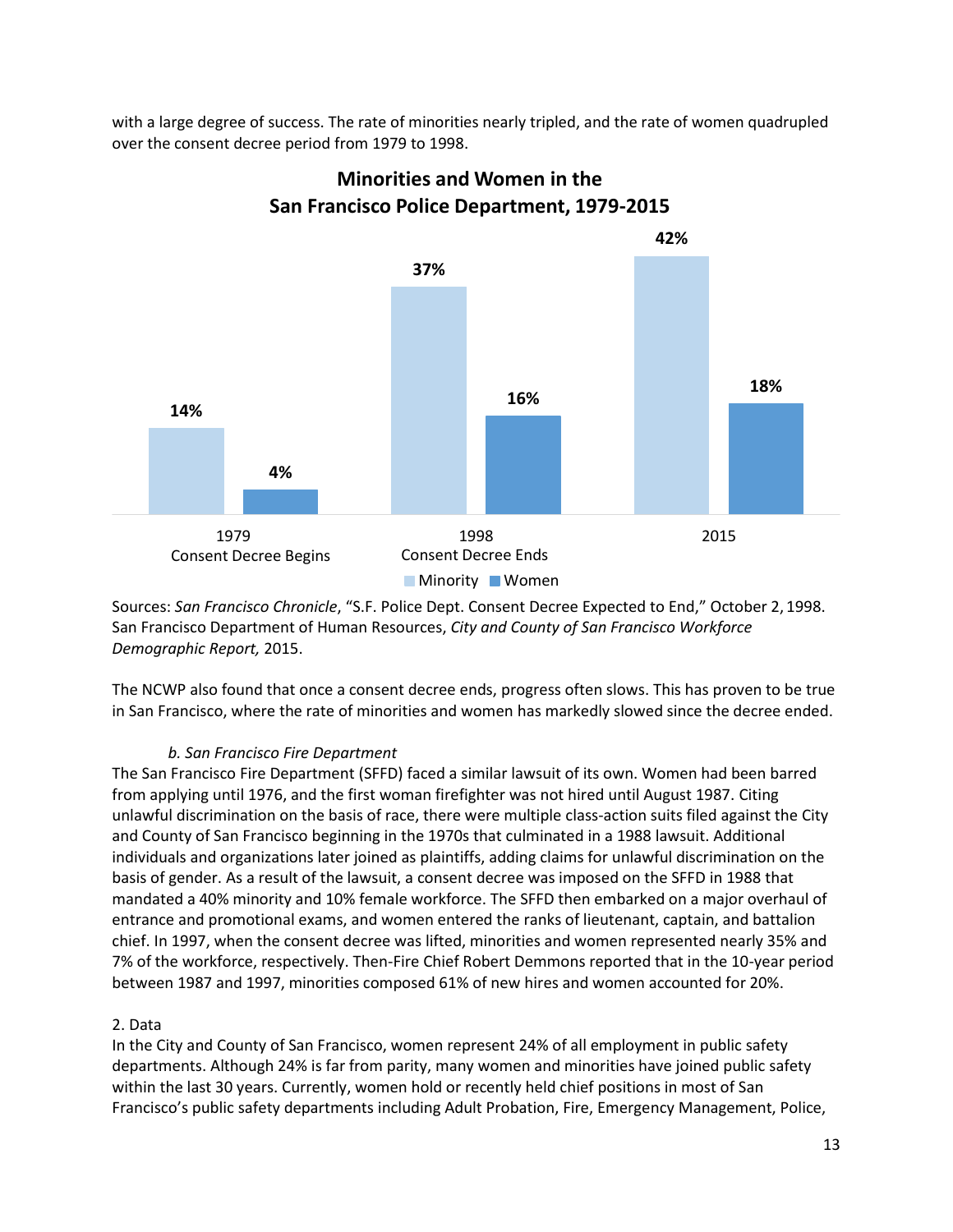and Sheriff. There is also at least one woman at the command level in each of these public safety departments.



Source*:* San Francisco Department of Human Resources, *City and County of San Francisco Workforce Demographic Report,* 2015.

The following graph shows an adjusted dataset including only protective service job types with categories n>10 from City employment recorded in 2015 (Appendix B).



# **City and County of San Francisco Public Safety Departments by Sex, 2015 (Selected Job Types, n>10)**

Source*:* San Francisco Department of Human Resources, *City and County of San Francisco Workforce Demographic Report,* 2015.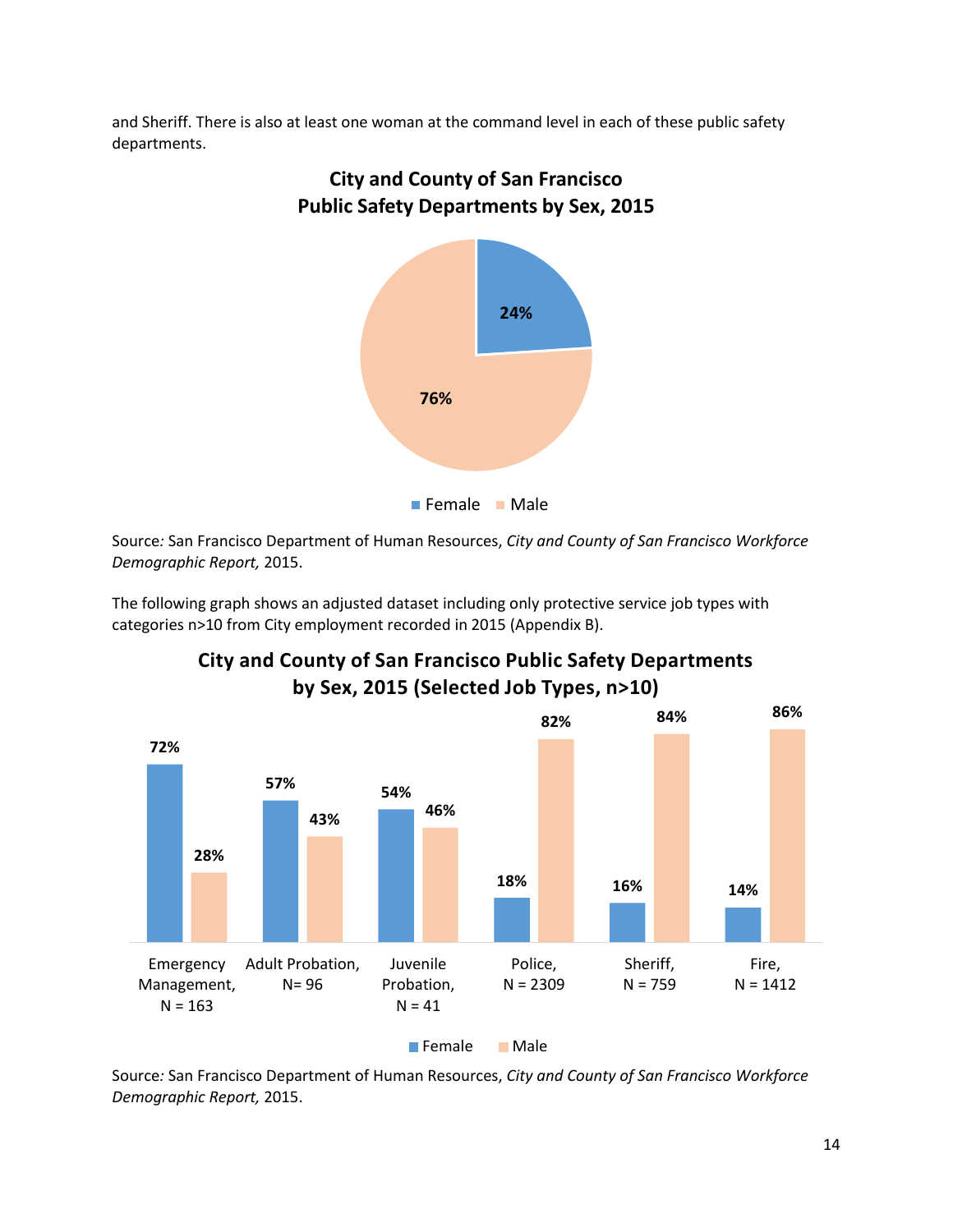The following graph shows the change in percent of female employees in public safety departments over a 10-year period.



**City and County of San Francisco Female Employees In Public Safety Departments, 2005-2015**

Source*:* San Francisco Department of Human Resources, *City and County of San Francisco Workforce Demographic Reports,* 2005-2015.

There were significant increases in female employment percentages in Adult Probation from 49% to 57% from year to year, and Emergency Management, from 23% to 67%. Juvenile Probation increased slightly over the past 10 years, while Fire, Police, and Sheriff maintained or decreased slightly during the same time. The leap in Emergency Management is explained by 2006 legislation which combined the Emergency Communications Department and the Office of Emergency Services into one agency, the new Department of Emergency Management.

Since Fire and Police had the largest gender disparities, those departments were prioritized for analysis and interviews. The U.S. Census American Community Survey provides estimates of occupation by sex for full-time, year-round civilian employment. These estimates indicate the number of available women in a local workforce, such as San Francisco, which can be compared to the number of women in the City workforce to arrive at the City's labor market utilization rate. Based on these figures, the City and County of San Francisco utilizes 80% of the locally available workforce in public safety. Similarly, while a labor market utilization rate of 80% appears low, the SFPD has greater gender diversity than police forces in many other major cities. According to the U.S. Bureau of Justice Statistics, the San Francisco police force ranked ninth out of 14 large cities for the number of female full time sworn officers in 2007.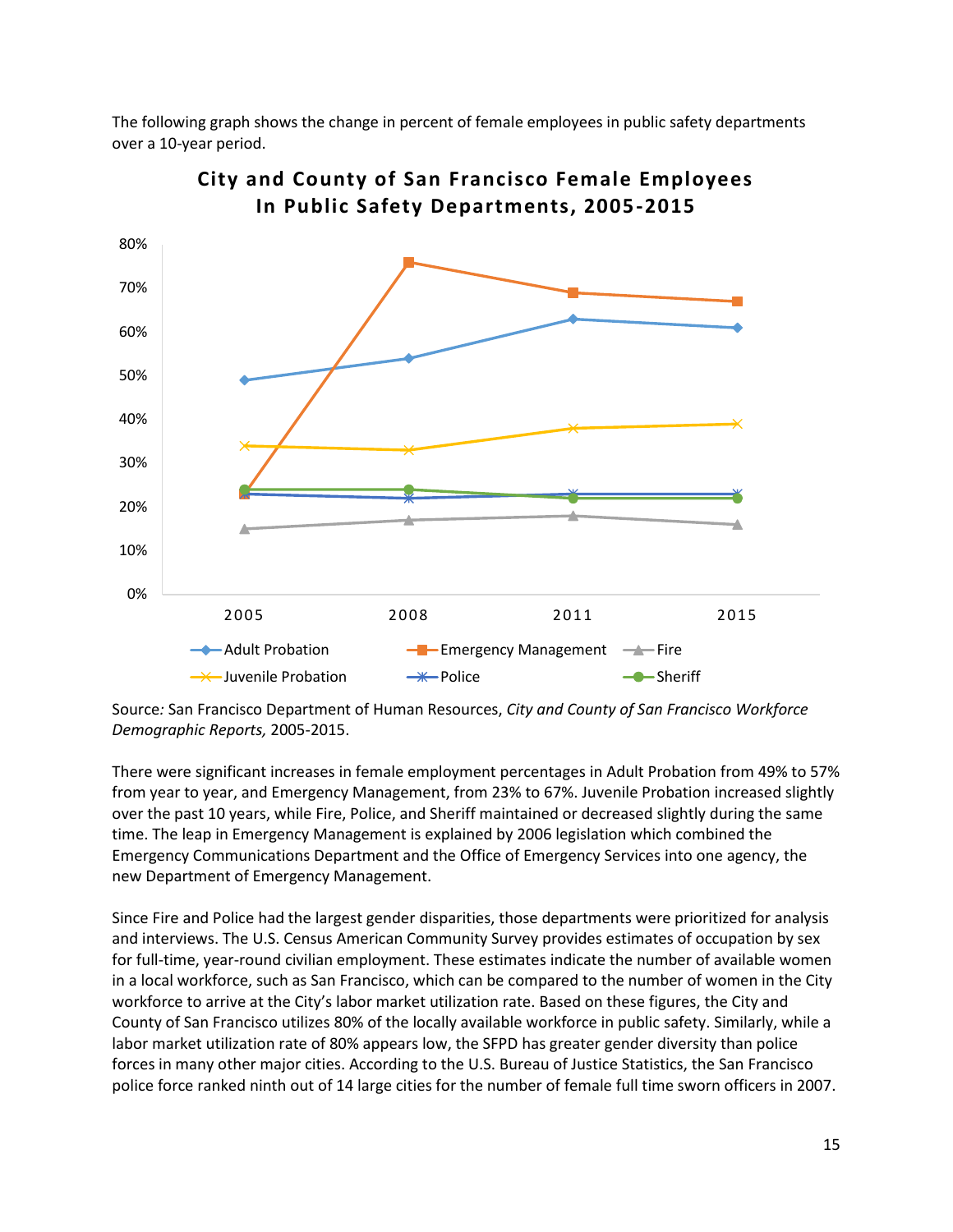The SFFD has one of the highest percentages of female firefighters of all urban fire departments in the nation as of 2014. New York, far greater in size and density, had less than 1% female firefighters.



# **Female Firefighters in Large City Fire Departments (Sworn Officers), 2014**

Source: National Fire Protection Association*,* 2014.

## <span id="page-16-0"></span>3. Recruitment

## *a. San Francisco Police Department*

The number of women applying and joining the SFPD has been rising. Some areas of the SFPD website have been updated to reflect diversity and inclusivity, while other areas of the site reflect remnants of a male-dominated police force. According to Police Academy data from 2016, men are enrolled at rates four times greater than women, yet women tend to have higher graduation rates. Women were consistently 50% or more of the graduation class (monthly) within the last year.

As of August 2016, the SFPD is understaffed by around 200 officers. A lieutenant noted that the current controversial climate throughout the country has left people less likely to apply to be a police officer. They launched a social media campaign called "We Are SFPD" in order to recruit new officers, especially women and people of color. In 2015, the SFPD held recruitment workshops to inform women interested in joining of what it takes to be a female officer.

Physical agility tests can reinforce the idea of policing as being merely a matter of masculine traits like toughness and strength, rather than the communication and dispute resolution skills needed in noncriminal and service work, which accounts for a majority of policing. Women bring assets like interpersonal and communication skills and the ability to facilitate cooperation and trust to police forces. The 2003 NCWP report, *Hiring & Retaining More Women: Advantages to Law Enforcement Agencies*, cites that both domestic and international research indicate that women officers are less likely to be involved in excessive force cases and are better at de-escalating or defusing potentially violent citizen encounters than their male counterparts. Given efforts to implement community-policing models around the country, female applicants may be more successful when measures of interpersonal, communication, and dispute resolution skills play a central role in evaluating a potential officer's effectiveness.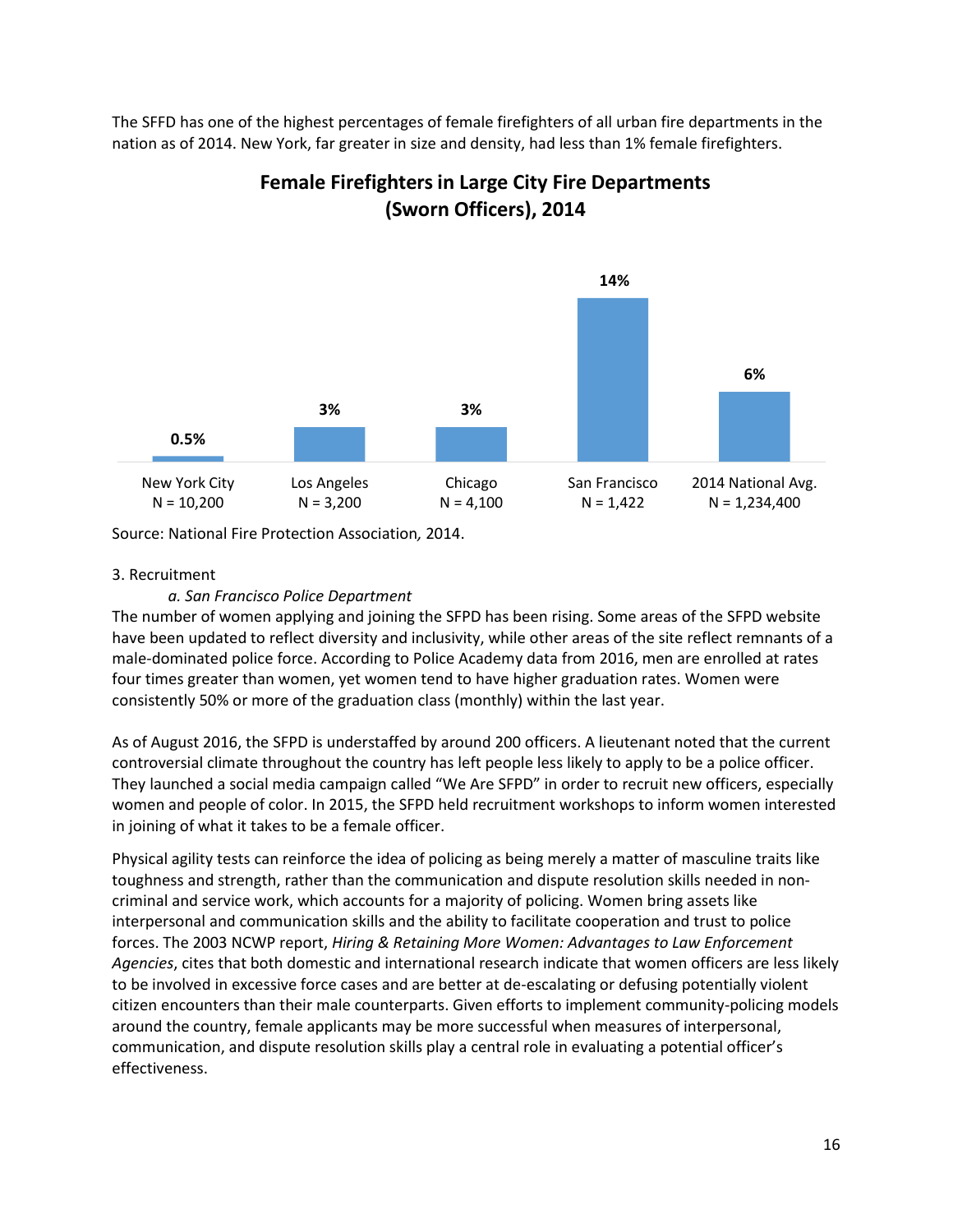## *b. San Francisco Fire Department*

Firefighter positions have traditionally been highly desirable and competitive. While there was no shortage of candidates, the recruitment process underwent a significant change in 2013. The traditional model had required extensive time for both applicants and human resources, and therefore tests were held every four years. This proved restrictive to prospective applicants. The DHR, with approval from the Civil Service Commission, adopted a continuous testing model to increase the quality and diversity of the applicant pool. Despite these improvements, the current percentage of women in the SFFD is dropping. This is in part because many of the women hired in the 1980s during the consent decree are now retiring, as well as likely being the effect of operating for over 10 years without a Recruitment Unit due to budget constraints. Fortunately, a Recruitment Unit has been established as of 2016. Female firefighters interviewed for this analysis expressed that recruiting efforts still appeared traditional, with an emphasis on seeking out the physically fit. They felt that female candidates from a variety of backgrounds, with qualities like mental agility and emotional resilience, would be ideal candidates as well.

The exam is now administered by the National Testing Network (NTN), ensuring a high quality national standard. The test includes a video-based human relations test, a mechanical aptitude test, a math test, and a reading ability test. While the mechanical, math and reading parts of the exam are pass/fail, the human relations part of the exam is scored and considered the most important part of the exam because ranking on the NTN list is determined by one's performance on the human relations component. According to a memorandum on the new method of testing, "[s]tatistics show the best firefighters are those who have great human relations skills." Human relations skills are often considered "feminine" or "soft" skills, so the fact that the new firefighter exam is largely focused on this type of aptitude means that more women may be able to pass the exam and succeed as firefighters,

rather than when physicality was considered the key aspect of firefighting. There is still a candidate physical ability test to determine each candidate's physical fitness, but the human relations test is cited as the best indicator in predicting who will be the highest-quality firefighters.

*We don't look in the right places…I think they miss the mark on female recruitment. —Female Firefighter*

Fire Chief Joanne Hayes-White added that while human skills are important, the physical nature of the job cannot be underestimated: "The ability to perform physically demanding tasks in emergency incidents remains critical in [this] profession." She stated that the SFFD "appropriately recruits individuals in protected categories from a variety of life areas where fitness, discipline, and/or teamwork are demonstrated and within which human relations are generally part and parcel."

In addition to a shortened wait time between applying and testing, candidates are now able to apply for the position of Firefighter "online in the comfort of their own home through the Department of Human Resources website" according to Chief Hayes-White. This added flexibility is meaningful for women and others who may have caregiving duties and complicated schedules. Although the Firefighter examination must be taken at specified testing sites, increasing the flexibility of the initial application process broadens the candidate pool and benefits everyone, including non-traditional candidates such as women.

In the Fire Department Gender Analysis (2014) conducted by the San Francisco Department on the Status of Women, Fire Chief Hayes-White specified the strategies that the SFFD has employed to increase the number of women applicants and firefighters. She noted two programs that engage many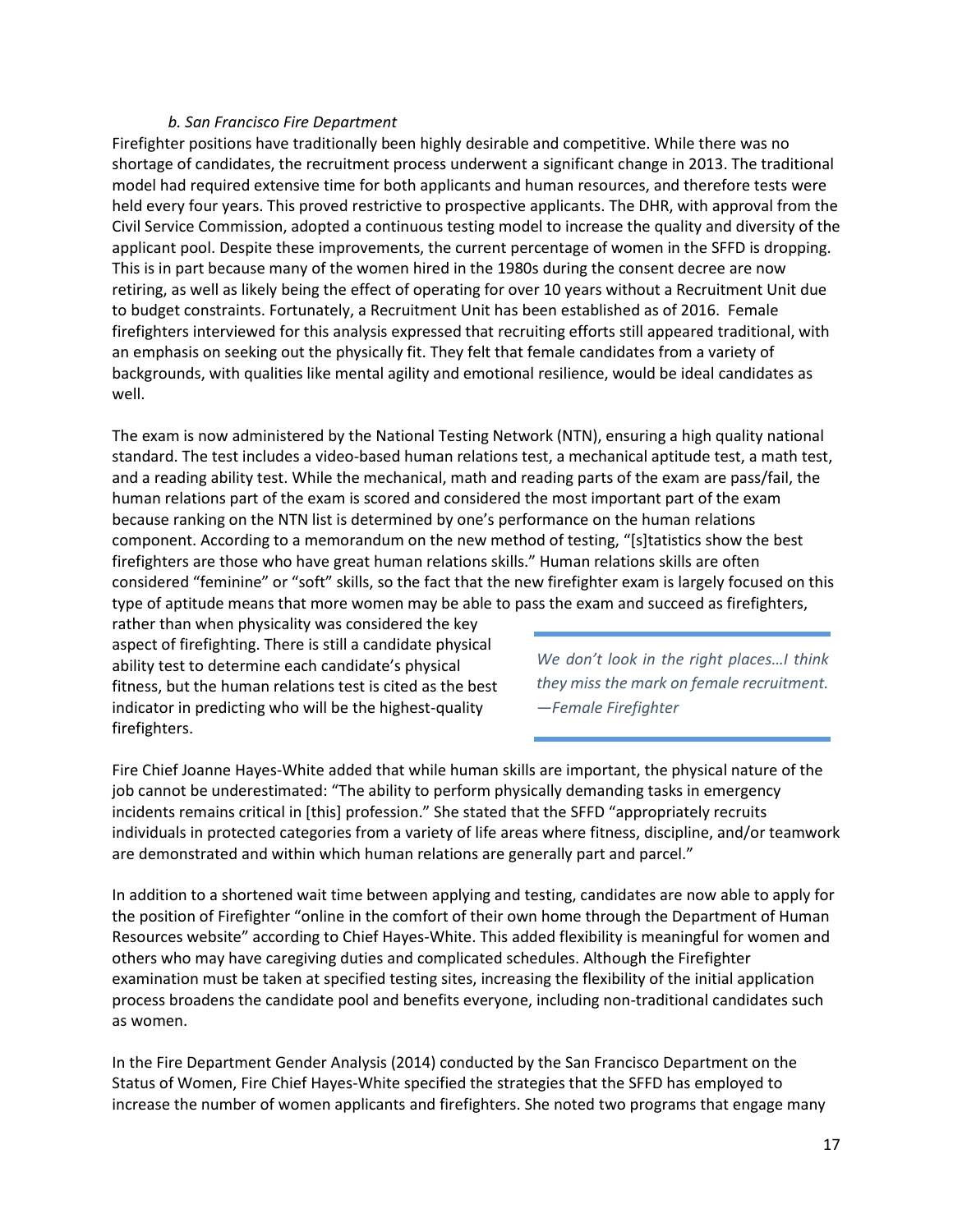women: "The Neighborhood Emergency Response Team (NERT) Program…has, to date, trained 23,000 people with a free, 18-hour curriculum available in Cantonese and Spanish, and the SF Firefighters and Safety Education program [has] 40 active volunteers deliver K-5 fire safety curriculum in the public schools."

At the time of the 2014 report, Chief Hayes-White reported that the Fire Department was 52% minorities and 16% women, exceeding consent decree goals for a force of 40% minorities and 10% women. This not only marked an improvement from 20 years ago, but also from the national statistics of 5% women firefighters reported by the 2010 U.S. Census. Importantly, as one of the fire departments with the largest proportions of women in its ranks nationally, the U.S. Department of Labor selected the San Francisco Fire Department to participate in the study "Promising Practices for Increasing Diversity Among First Responders." The SFFD's selection was attributed to its noteworthy diversity statistics, which are among the top five in the nation.

## <span id="page-18-0"></span>4. Retention

### *a. Culture*

Female interviewees shared their insights into the past and present culture of the Police and Fire Departments. In the past, interviewees reported feeling welcome when they joined, but had heard stories of discrimination elsewhere. Interviewees were often the only women on their shifts and would only see other women when they were replaced at the end of their shifts. While many felt accepted, they referenced the existence of the boys' club based on male camaraderie and male bonding. Women also faced challenges due to the lack of private changing rooms or bathrooms. Some interviewees stated that they experienced discrimination and harassment.

*I don't remember any negative experiences as a woman, nothing stood out to me. But again, when you start out, your focus is to learn the job and survive. —Female Firefighter*

The interviewees cited progress such as improved facilities, private locker rooms, and bathrooms, more women in leadership and more female role models, more than one woman on a shift, and respect for family and work-life balance. They noted, however, a number of persistent problems, including the following: the natural tendency of male camaraderie; women still feeling like they have to "prove

*We paved the way. There is so much more support now than there was when I started. —Female Firefighter*

themselves" beyond what is expected of them; the need for more female mentorship; a more subtle discrimination in the field that is different than in leadership; an acceptance of a degree of sexism; and hesitancy to report issues because of retaliation and a preference to mediate things privately without triggering Human Resource protocols.

## *b. San Francisco Fire Department*

There are a substantial number of sexual harassment lawsuits filed by female firefighters around the country and San Francisco's has not been immune. Although many interviewees felt that the environment had improved since they first entered the Fire Department decades ago, a recent case was filed in 2016 by a San Francisco female firefighter describing a campaign of gender-based intimidation and harassment by some of her male colleagues at the fire station. Fire Chief Hayes-White responded strongly by removing all 10 of the officers at the station and requiring all personnel to sign a pledge of understanding of the workplace harassment free policy. The Chief herself noted that she experienced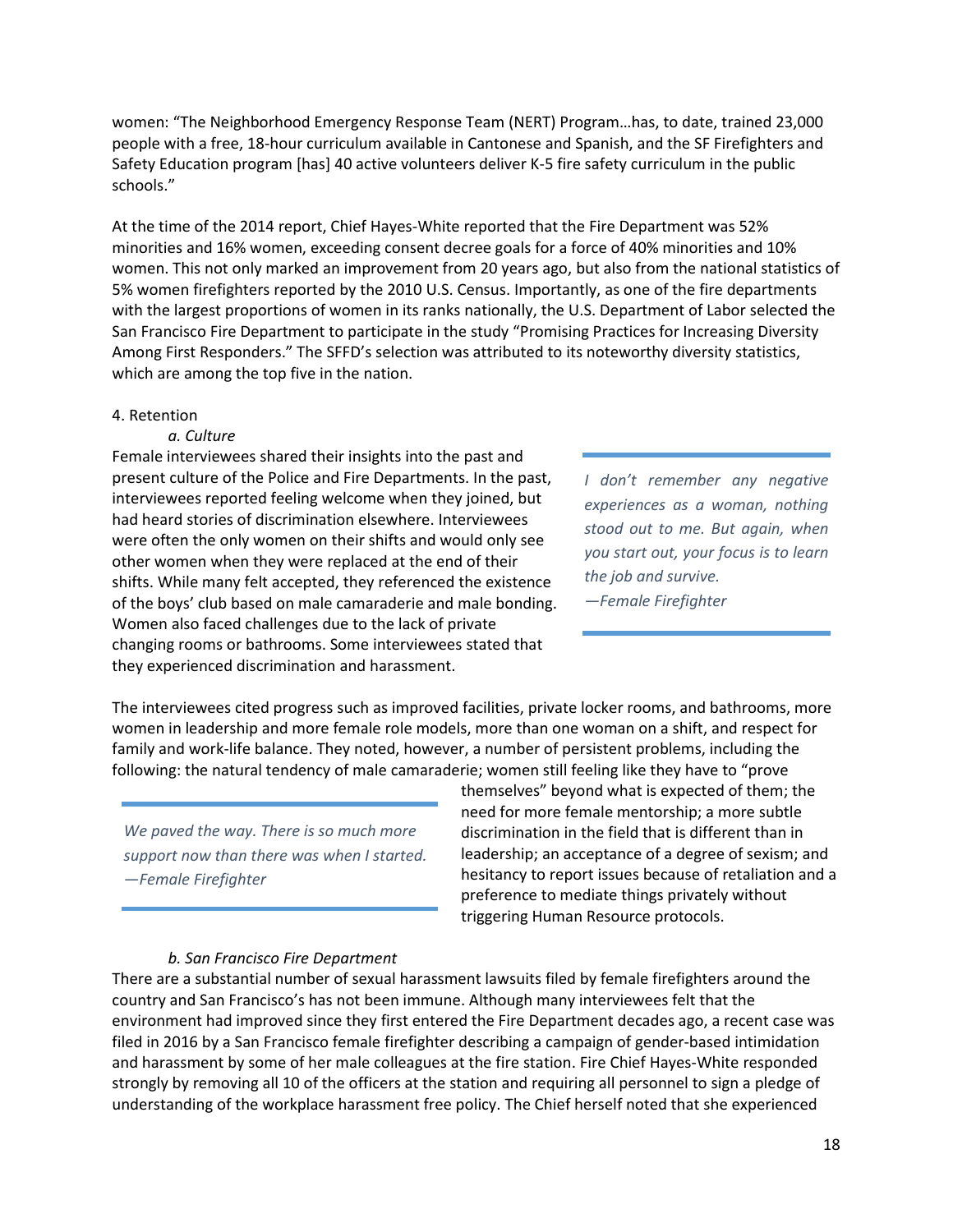some harassment from male firefighters when she first began in 1990. Incidents such as this indicate that the male-dominated culture has not ended since women were first allowed in the SFFD 30 years

ago.

*Certainly had to earn your way…you had to put up with some teasing, catcalling some things like that. I honestly didn't let it bother me. —Female Firefighter*

However, the prominent voice of the Fire Chief condemning this problem sends a strong message throughout the SFFD that the harassment of female firefighters will not be tolerated.

While some family-friendly policies exist in the SFFD, there is room for improvement. According to Chief Hayes-White, "Pregnant women are offered temporary assignments, and may return to work after 6 weeks of the child's birth with a light work load." However, like other public safety agencies in the City, there are no provisions for child care, so working mothers (and fathers) rely on each other by coordinating schedules for caregiving. Since child care responsibilities fall disproportionately on the shoulders of mothers, the SFFD should explore offering some level of child care support in order to retain more women. This could range from partnering with the Children's Council of San Francisco for referral information to licensed child care facilities to offering child care subsidies to securing dedicated child care slots. In addition, the Chief explained the City's benefits for new parent employees that goes far beyond what other cities offer:

[T]he City has a generous package under the Paid Parental Leave Benefit, which provides up to 12 weeks of paid child bonding time at birth, and an additional 4 weeks if the child-bearing parent experiences a temporary disability. The City also provides a full year of Family Care Leave, which can be used continuously or intermittently, and paid after the Parental Leave Benefit through the employee's time balances. Within the child's first year, parent employees have the opportunity to explore and obtain arrangements that are suitable to their particular family situation.

## *c. San Francisco Police Department*

According to the 2003 study by the National Center on Women and Policing (NCWP), women typically become police officers for many of the same reasons that men do, including high wages, the challenges specific to the job, and the opportunity to assist others. However, the motivations behind women leaving the field are often different than men's. For example, women tend to have more problems with co-worker gossip, lack of promotional opportunity, work-life balance challenges, and administrative policies that disadvantage female officers. Through a 1999 analysis of one large Midwestern municipal police agency by Whetstone and Wilson, the researchers determined that personal "choices" both inside and outside the organization limited women's decisions to enter the promotional process. Female officers noted that overtime pay would likely be insufficient to cover additional child care expenses incurred on the evening or night shift. Furthermore, it is not surprising that as many as 68% to 86% of female police officers have experienced sexual harassment, given the fact that sexual harassment is much more likely to occur in male-dominated workplaces and in fields that have been traditionally considered masculine (NCWP, 2003).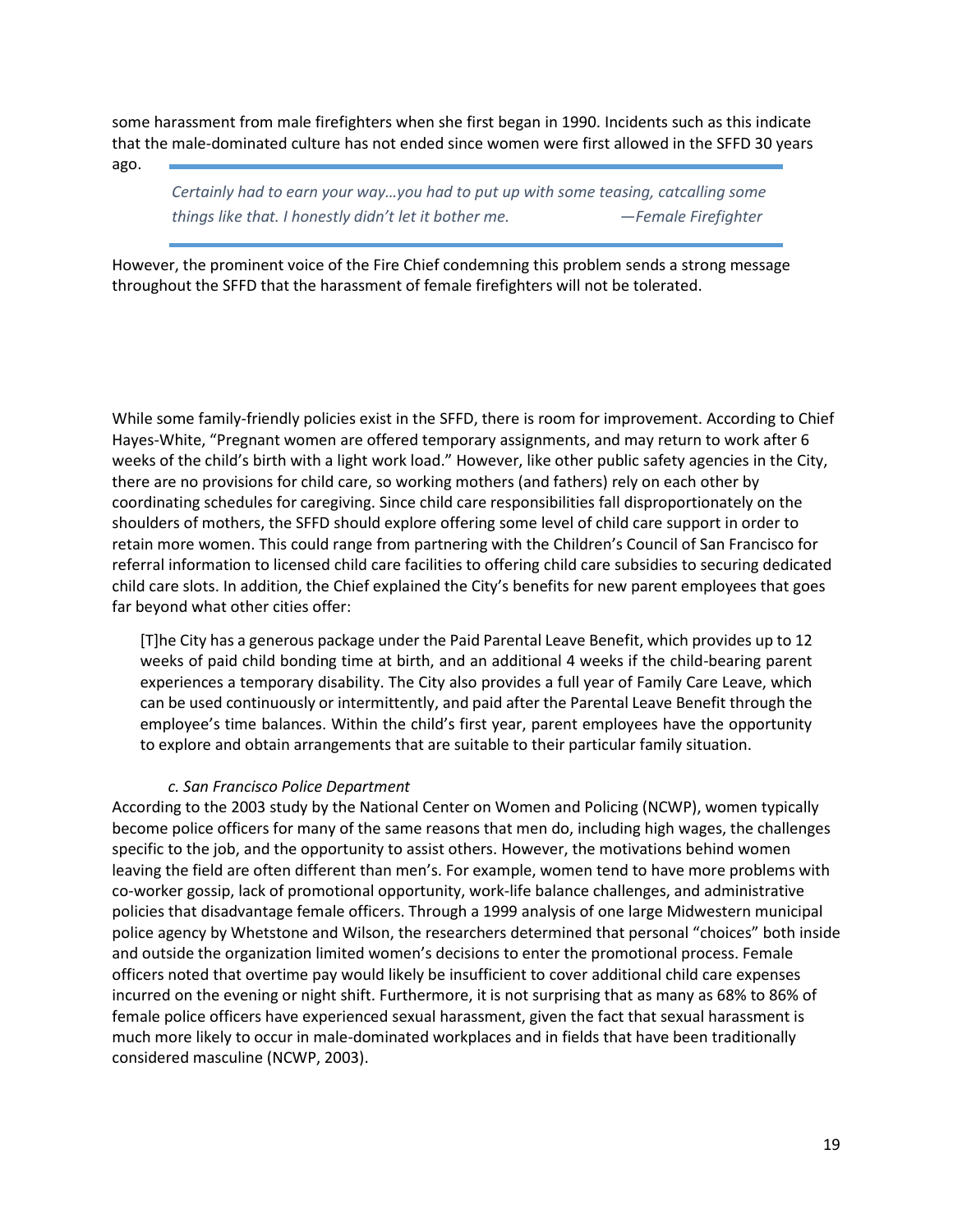## *d. Advancement*

The women interviewed for this report generally felt that despite issues, a job in public safety is highly regarded. Once women are in the field, they tend to stay in the field. However, some interviewees knew of women who quit the field because of uncomfortable situations. Women may face challenges in which they are placed in one role and are less likely to be promoted, and thus have less experience than male colleagues who have worked in a variety of settings. Due to this issue, interviewees desired more transparent placements and cross unit placements. Even with advancement, some interviewees noted that there can be even more sexism towards a woman the higher in rank she goes.

## *C. Skilled Crafts*

## <span id="page-20-1"></span><span id="page-20-0"></span>1. Background

In the 1970s, women were prevented from joining a local San Francisco carpentry union. In the 1980s, Bay Area tradeswomen activists enlisted the help of the Equal Rights Advocates and the Employment Law Center to file a gender discrimination lawsuit, which resulted in a consent decree where federally funded jobs had the goal of hiring 6.9% women, rising to 9% over 5 years. Many women hired from the consent decree remained in skilled crafts until retirement. According to the National Women's Law Center's (NWLC) 2014 report on women in construction, only 2.2% of apprentices in the U.S. construction trades are women. The City, on the other hand, shows stronger numbers: In the last 5 years, out of 3,398 of the San Francisco resident trade workers who have worked on publicly funded job sites, 10% were women.

The construction sector is expected to see a 32% increase in employment opportunities in San Francisco, leading to an estimated 4,000 new jobs. These jobs are well-paid and do not require a 4-year college degree. According to the NWLC's 2014 report, women in women-dominated fields such as home health aides, maids, housekeepers, and child care workers make about half of what women in construction and trades positions make. Eliminating obstacles for women who want to enter skilled crafts will allow increased numbers of women to obtain well-paying jobs.

## <span id="page-20-2"></span>2. Data

According to the *San Francisco Workforce Strategic Plan, 2013-2017*, the skilled crafts are traditionally male-dominated. The following graph reflects a dataset including only skilled crafts job types with classifications that have 10 or more City employees (Appendix D).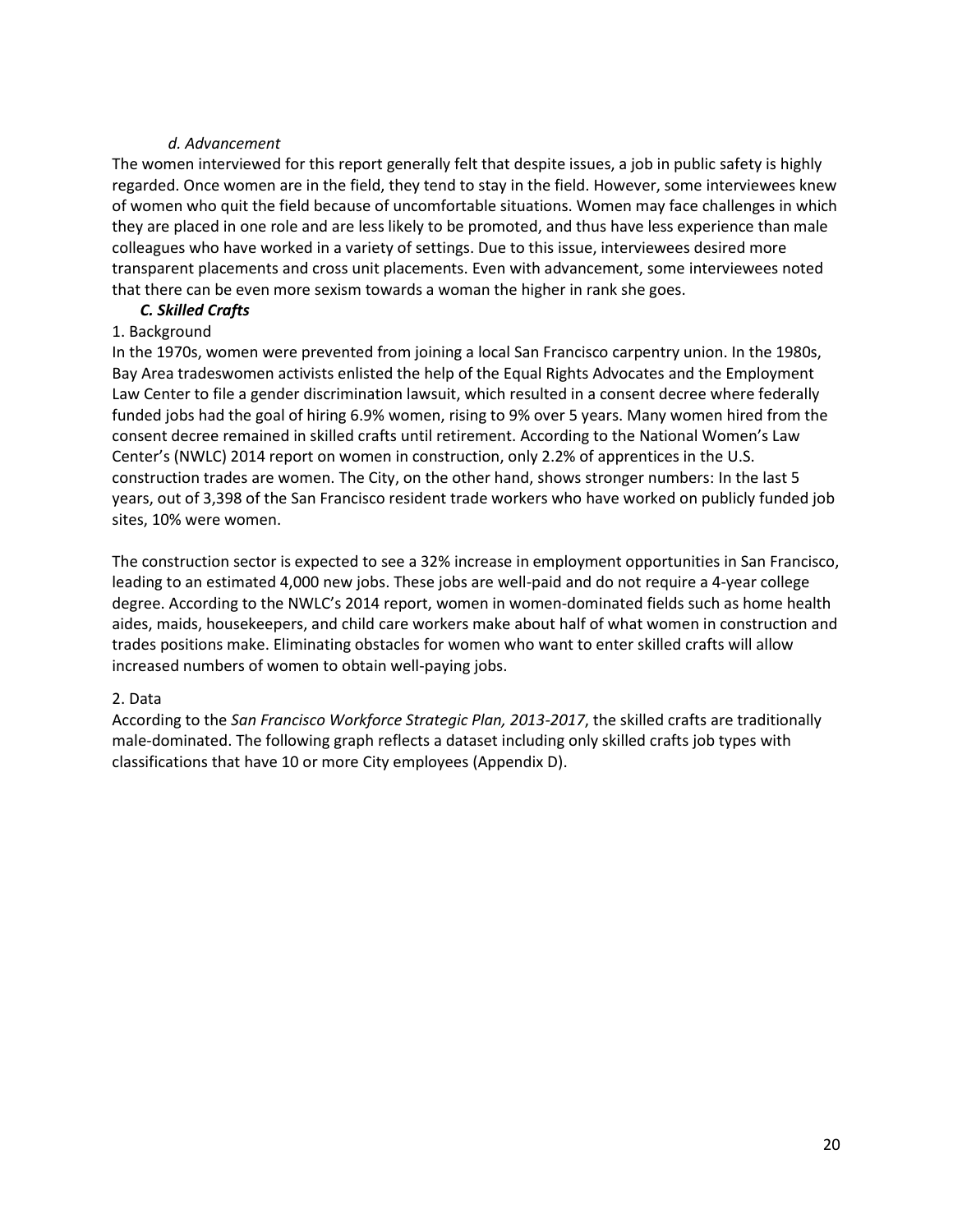

Source: San Francisco Department of Human Resources, *City and County of San Francisco Workforce Demographic Report,* 2015.

In every skilled crafts classification in the San Francisco City workforce, the large majority is male. The highest female employment percentages are within the laborers at 8%, cement masons at 7%, and stationary engineers at 7% female. The classifications in the operating engineers, painters, auto machinists, and carpenters unions have the lowest percentage of women at merely 2% each.

Using numbers for the best-case scenario, the utilization rate is 245% for women in construction occupations in the City. Overall, women make up 2% of construction occupations in San Francisco but 5% of construction occupations in the City workforce. The worst-case scenario is a utilization rate of 176%, with women in 3% of construction jobs in City. This fluctuation is due to the number of positions where the best-case scenario was added of at least one incumbent female or male per classification when job classifications were either all male or female or had only one incumbent of the other sex.

The following graph shows the City skilled craft workforce by sex and race/ethnicity.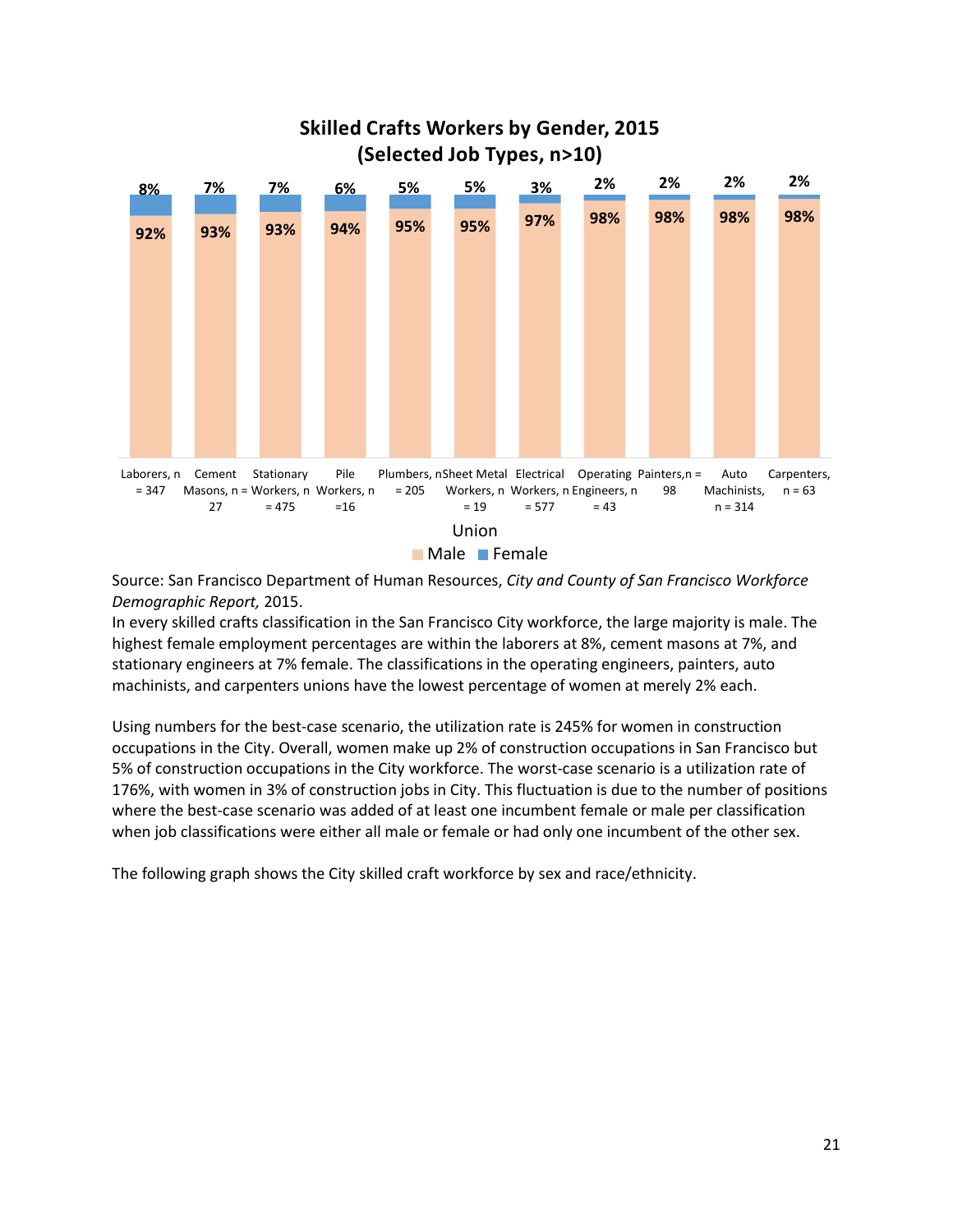

Source*:* San Francisco Department of Human Resources, *City and County of San Francisco Workforce Demographic Report,* 2015.

The majority of skilled crafts workers are White males at 42%, followed by Asian and Pacific Islander males at 22%, and Hispanic males at 16%. While the numbers are small, diversity is greater among the few female skilled craft workers, with White women at 36%, Black women at 26%, and Asian and Pacific Islander women at 22%. In comparison, San Francisco's construction workforce is 39% Hispanic males, 32% White males, 26% Asian males, and 3% Black males. Asian women make up 37% of construction occupations in San Francisco, White women at 27%, Hispanic women at 23%, and Black women at 13%.

## <span id="page-22-0"></span>3. Recruitment

## *a. Applicant Pool*

Like Information Technology and Public Safety, women interviewees in this sector also reported having relatives who had been employed in these fields and, as a result, had early exposure to a favorable view of the profession. Many of these women had transitioned from retail, administrative, and corporate jobs and cited a desire for more fulfilling and hands-on work. Interviewees suggested that other women were unaware of the advantages to a trades profession. They also explained that job postings in the City proved challenging. For example, despite the initiative to hire more women in the trades, postings sought applicants who already had specific job skills, which few female applicants would possess.

Outreach to women about careers in the construction industry has been inadequate to recruit increased numbers to apprenticeships or positions. A 2013 Institute for Women's Policy Research (IWPR) survey determined that most women in the trades found out about construction careers by friends and family, rather than at career fairs or from career counselors. In a 2012 study by Mathematica Policy Research, female apprentices offered some changes to promote women's success in apprenticeship programs. These changes included targeted outreach and information, support for basic skills development, assistance with child care, further efforts to combat harassment, and facilitating peer support. They viewed the residential apprenticeship as a pathway to career advancement and higher pay, but desired a more flexible program to support women.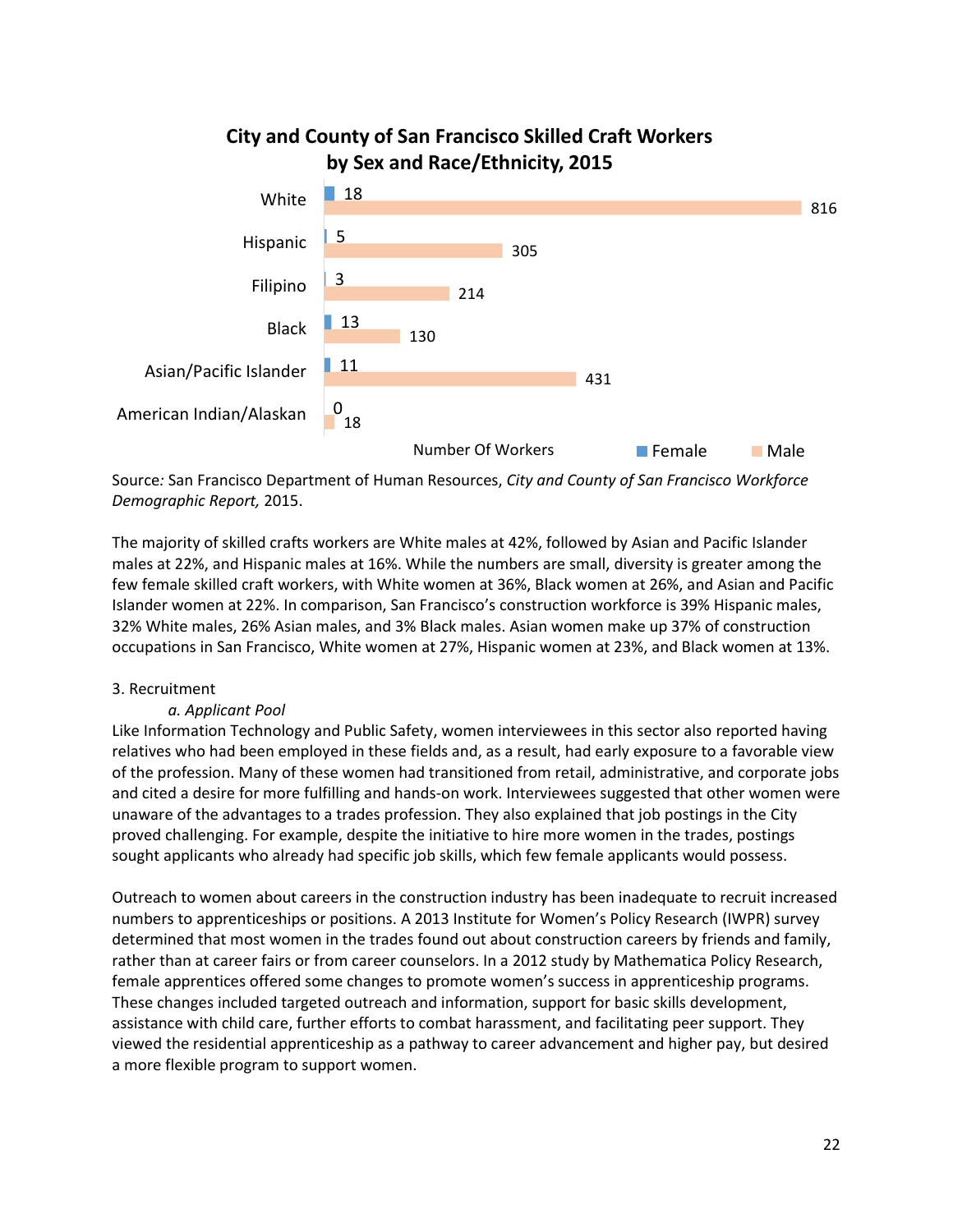Girls and women need to receive equal outreach to boys and men about opportunities in nontraditional fields such as skilled crafts. Schools, career counseling services, and job centers do not often target women for these careers and apprenticeship programs. Funding for programs that provide apprenticeship readiness training and outreach for women has not increased since the early 1990s (IWPR, 2013). Increased monitoring, investigation, and education by the Equal Employment Opportunity Commission, the Office for Federal Contract Compliance Programs, and state enforcement agencies would help reduce hiring discrimination by contractors and unions.

According to the IWPR study, the construction industry has consistently failed to meet hiring targets for women. For example, in 1978, construction companies with federal contracts had a goal of employing a minimum of 7% women and targeting 21% women for residential apprenticeships (half of women's share of the workforce at the time), but did not meet either of these goals. The percentage of women in construction jobs has remained stagnant at less than 4% for 40 years (U.S. Department of Labor, 2014). In most other nontraditional industries, the proportion of women more than doubled since the early 1980s, whereas in construction, the percentage moved from 2% in 1983 to just 3% in 2012.



Source: National Women's Law Center, "Women in Construction: Still Breaking Ground," 2014.

## *b. Apprenticeships*

To meet the demands on the construction industry, the City has coordinated citywide construction training and employment programs. For example, CityBuild Academy is a comprehensive preapprenticeship and construction administration training for San Francisco residents administered by the Office of Workforce and Economic Development, in partnership with City College of San Francisco, various community non-profit organizations, labor unions, and industry employers. Trainees learn foundational skills and knowledge to enter the construction trade and succeed as new apprentices. CityBuild aims to strengthen and expand the opportunities by partnering with various union apprenticeship programs, such as the Ironworkers Apprenticeship Training, which includes a Women in Welding Program. However, Proposition 209, discussed earlier, limits the opportunities to have dedicated efforts or set formal requirements in recruiting women.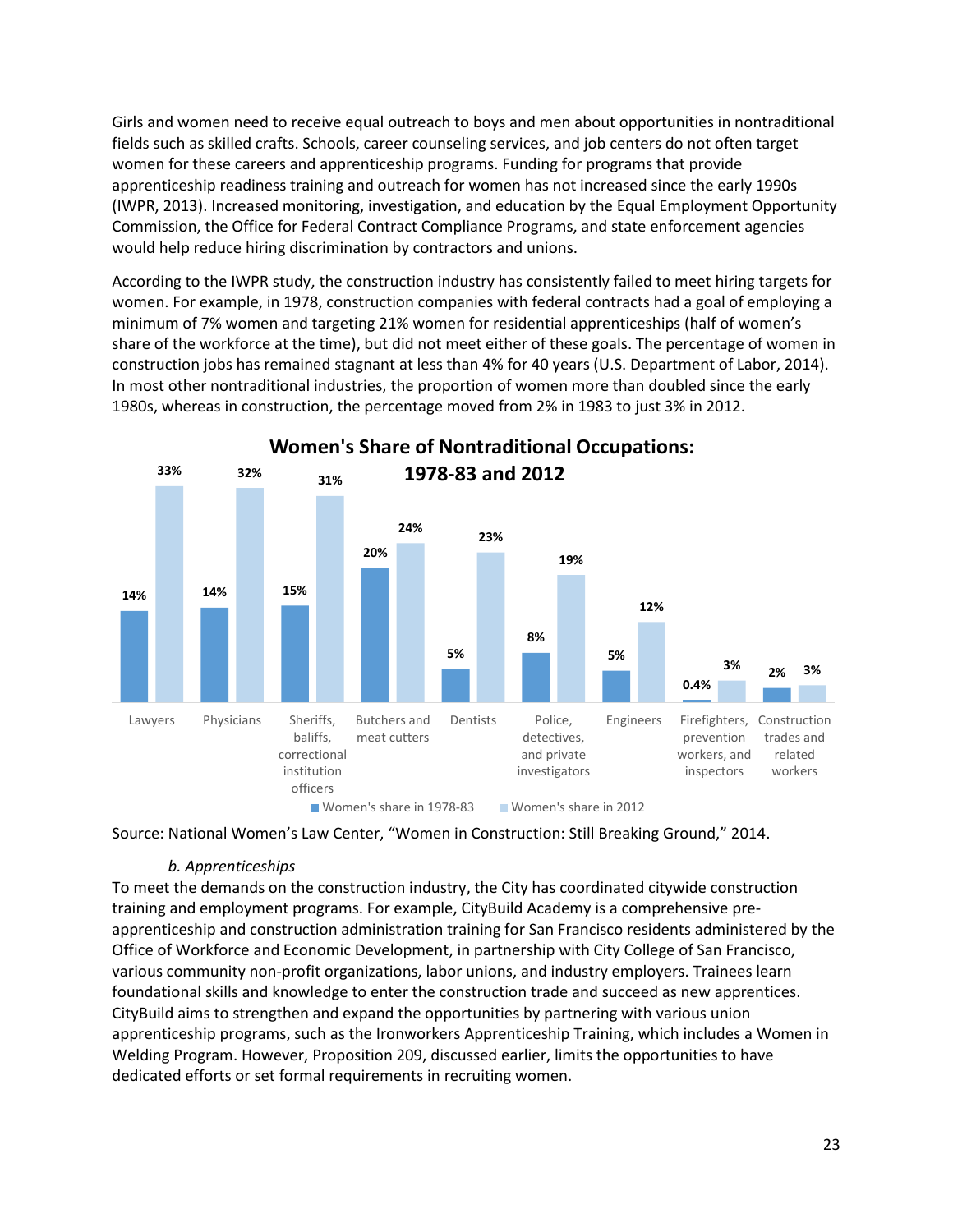CityBuild's volunteer Women's Mentorship Program connects women in construction with experienced professionals and student-mentors who offer a variety of valuable resources, including professional guidance, peer support, life-skills coaching, networking opportunities, and access to community resources. Women are encouraged to discover their leadership potential and to create a strong support network.

The City's annual report on Local Hire found that the local hiring policy resulted in a greater number of women residents of San Francisco working on construction projects for the City. Between March 25, 2011 and March 1, 2016, female workers comprised 4.5% of San Francisco residents on covered projects, as compared to 1.8% women of all workers on all active covered projects for the City.

| Overall and Sall Francisco Residents, 2011-2016 |                                                                       |                            |  |  |  |  |
|-------------------------------------------------|-----------------------------------------------------------------------|----------------------------|--|--|--|--|
|                                                 | <b>San Francisco Resident Workers</b><br><b>All Workers on Active</b> |                            |  |  |  |  |
|                                                 | <b>Covered Projects</b>                                               | on Active Covered Projects |  |  |  |  |
| Female                                          | 344                                                                   | 153                        |  |  |  |  |
| <b>Male</b>                                     | 18,468                                                                | 3,214                      |  |  |  |  |
| <b>Data Not Available</b>                       | 171                                                                   | 31                         |  |  |  |  |
| <b>Total</b>                                    | 18,983                                                                | 3,398                      |  |  |  |  |
| <b>Female Percentage</b>                        | 1.8%                                                                  | 4.5%                       |  |  |  |  |

# **Workers on All Active Covered Projects in San Francisco by Gender, Overall and San Francisco Residents, 2011-2016**

Source: Office of Economic and Workforce Development, "2015-2016 San Francisco Local Hiring Policy for Construction Fifth Annual Report to the San Francisco Board of Supervisors," 2015-2016.

In a 2014 NWLC study, the authors noted that, as of 2012, women held only 6.3% of apprenticeships within federally-administered programs and 2.2% of active apprenticeships in the construction industry, a number which has not increased since 2008. Furthermore, women cited problems such as hostile work environments, sexual harassment, and lack of child care for leaving apprenticeship programs at much higher rates than men.

## <span id="page-24-0"></span>4. Retention

There are a variety of experiences for women in this field. Some interviewees faced no gender-specific discrimination, while others cited challenges, such as a rumored "woman lay-off" (getting laid off from a job because you are a woman), taking longer for a female apprentice to form a relationship with her journeyman mentor than it does a male apprentice leading to a learning disadvantage, and union codebooks with gender exclusionary language (e.g. using the word "tradesmen" instead of "tradespeople").

The IWPR's 2013 investigation determined that most women in construction surveyed felt that they were treated equally as men in regards to safety, but continued to face challenges. While two-thirds felt that they were equally respected on the job and treated equally in hiring, only 40% said that they were equally promoted. However, changes in the culture of the industry are evident as 49% of younger women reported that they are always treated

*You get paid the same as a man. You get paid really well. And benefits. I have a daughter at home [to support]—people have different incentives. —Female Construction Worker*

equally when it comes to formal training, compared with 32% of older women. While more than 1 in 10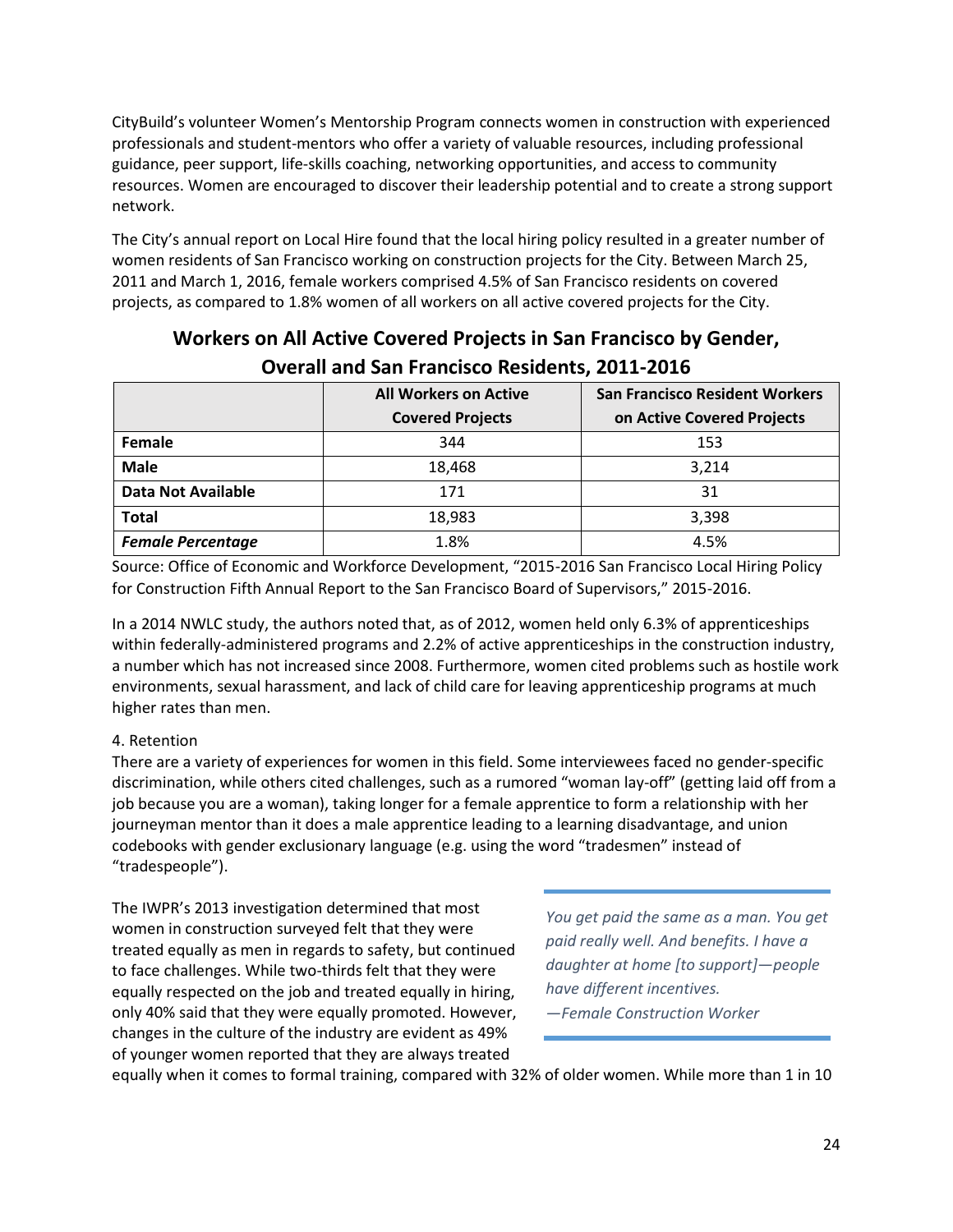respondents in the IWPR survey had taken claims to the U.S. Equal Employment Opportunity Commission, only a minority of these women felt that the claims were successfully addressed.

A 1999 study by the U.S. Department of Labor on occupational health and safety of women in construction found that 88% of women construction workers had experienced sexual harassment at work, compared to 25% of women in the general workforce. In the 2013 IWPR study, 31% of women responded that they experience sexual harassment constantly or frequently at work, still higher than the national average from almost 20 years ago. Additionally, 3 out of 10 respondents over the age of 45 noted frequent age-based harassment or discrimination and 32% of respondents of color reported frequent racial harassment or discrimination. Of respondents who identified as LGBT, 37% described frequent discrimination or harassment based on sexual orientation, the largest percentage of any group. From answers to open-ended questions, the researchers of the 2013 IWPR study found that examples of discrimination included "being demoted or not promoted because men didn't want to work for a woman, being assigned the hardest work, being last to get work and first to be laid off, being hit with cranes, and having tires flattened," while sexual harassment "ranged from inappropriate touching and unwanted and derogatory comments to intimidation in isolated areas." While there has been some progress, these challenges, along with others such as lack of child care, often isolate women and push them out of construction and skilled trades.

# <span id="page-25-0"></span>**IV. Recommendations**

While there has been notable progress over the last several decades in the recruitment, retention, and advancement of women in information technology, public safety, and skilled crafts, the current data and climate reveal persisting gender disparities and areas for improvement in addressing gender inequity. In terms of recruitment, the following recommendations stress the need for greater education and outreach, transparency of what the jobs entail, and a strong marketing approach to highlight the benefits of these jobs to women. In regards to retaining and advancing talented women, best practices include mentorships, transparent job placements, a place to discuss grievances, and overall training for staff and management alike.

## <span id="page-25-1"></span>*A. General Recommendations*

<span id="page-25-2"></span>1. Strategic Recruiting

- a. Allocate funding and designate staff dedicated to improve diversity in the workforce.
- b. Amplify visibility of open City positions through social media, job hosting sites, fitness studios and gyms, supermarkets, etc.
- c. Develop marketing materials that feature prominent images of women, appeal to civic duty and desire to promote the greater good through government service, and highlight competitive benefits, work-life balance, and family accommodations.
- d. Host information sessions for diverse candidates featuring speakers with a range of backgrounds. Partner with women's, LGBT, and ethnic community groups to host sessions at neighborhood community centers.
- e. Ensure that all hiring panels include at least one or more women.

## <span id="page-25-3"></span>2. Support Advancement

a. Allocate funding and dedicate staff to improving the retention of diverse employees in the workforce.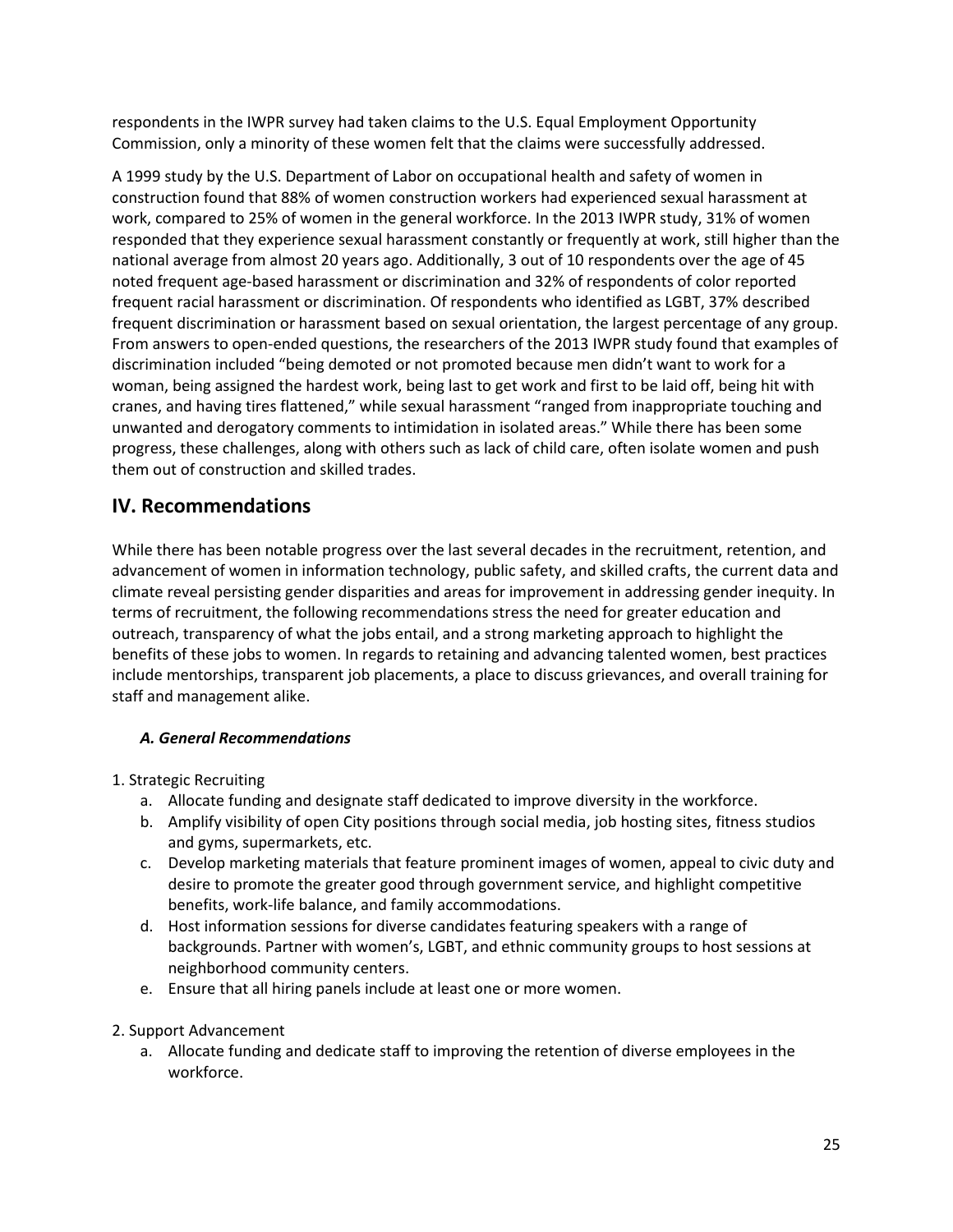- b. Host information sessions on career advancement, strategies, and opportunities on a regular basis. Be sure to outreach to diverse employees.
- c. Set expectations among senior managers that their senior staff should reflect the City's diversity. Succession planning should include discussion of a diverse talent pipeline.
- d. Ensure that leadership opportunities such as specialized training or national conferences are offered to women and other groups equitably.
- e. Publicly acknowledge women who perform outstanding work.

## <span id="page-26-0"></span>3. Address Culture

- a. Require implicit bias training and incorporate diversity content in ongoing trainings.
- b. Encourage networking among women and other underrepresented groups by developing employee affinity groups that meet on a regular basis.
- c. Organize social events with strategically assigned co-chairs to encourage teamwork and inclusion among employees.

## <span id="page-26-1"></span>*B. Field Specific Recommendations*

## <span id="page-26-2"></span>1. Information Technology

- a. Work with local educators and organizations to promote STEM education among girls at an early age.
- b. To develop talent pipelines, finalize the City Tech Bootcamp and continue connecting with regional women's coding networks.
- c. Facilitate connections among women in technology roles, particularly in departments without a designated IT team.

## <span id="page-26-3"></span>2. Public Safety

- a. Publicly acknowledge women who perform strongly on academy and promotion exams.
- b. When possible, schedule more than one woman on a shift at a time rather than spreading them out to avoid isolation.
- c. Expand cross unit training and rotations for female officers so they are exposed to different fields and become more competitive in promotions.
- d. Develop child care options for overnight and weekend shifts.
- <span id="page-26-4"></span>3. Skilled Crafts
	- a. Monitor the number of female participants in workforce development programs.
	- b. Foster partnerships with technical colleges to expand recruitment of women into the construction trades.
	- c. Incorporate construction trades as part of STEM recruitment programs.
	- d. Change gendered language in union tradesmen code books and feature images of women in the trades in promotional materials.

In conclusion, the Department on the Status of Women lauds the work of those City departments that have achieved significant gains in hiring, retaining, and promoting women. But there is much work yet to do to ensure that the City workforce reflects the demographics of the people it serves. The Department on the Status of Women welcomes the opportunity to partner with City departments in this important effort which has been identified by Mayor Edwin M. Lee as a priority of his administration.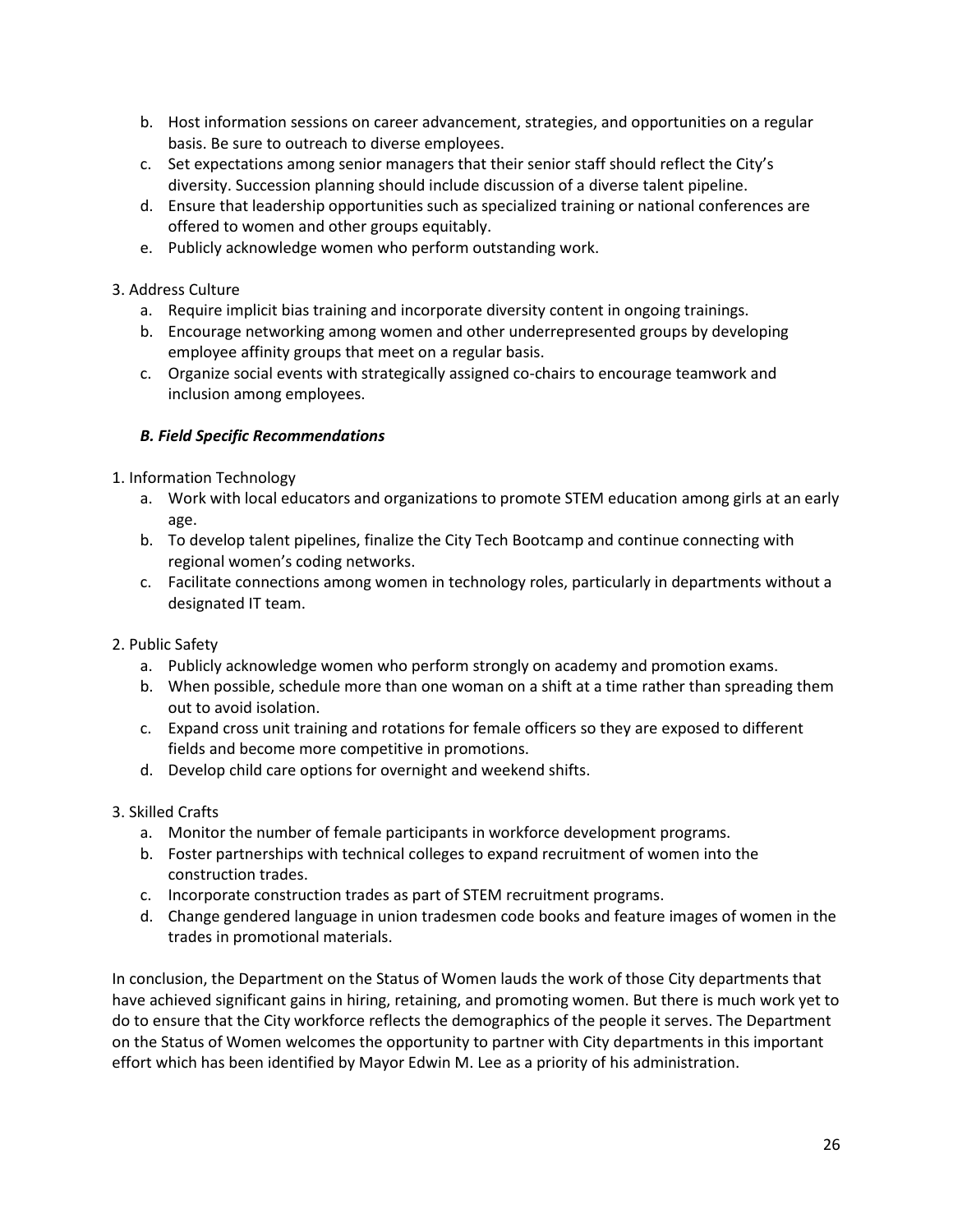# <span id="page-27-0"></span>**V**. **Appendices**

| <b>Job Type</b>                                          | <b>Job Code &amp; Title</b>          | F   | M   | <b>Total</b> | F%  | $M\%$ |
|----------------------------------------------------------|--------------------------------------|-----|-----|--------------|-----|-------|
|                                                          | 1042 IS Engineer-Journey             | 5   | 59  | 64           | 8%  | 92%   |
|                                                          | 1043 IS Engineer-Senior              | 15  | 71  | 86           | 17% | 83%   |
|                                                          | 1044 IS Engineer-Principal           | 5   | 50  | 55           | 9%  | 91%   |
|                                                          | 1052 IS Business Analyst             | 25  | 29  | 54           | 46% | 54%   |
| Information                                              | 1053 IS Business Analyst-Senior      | 38  | 32  | 70           | 54% | 46%   |
| Systems                                                  | 1054 IS Business Analyst-Principal   | 40  | 51  | 91           | 44% | 56%   |
|                                                          | 1063 IS Programmer Analyst-Senior    | 6   | 17  | 23           | 26% | 74%   |
|                                                          | 1064 IS Programmer Analyst-Principal | 5   | 12  | 17           | 29% | 71%   |
| 1070 IS Project Director                                 |                                      | 10  | 34  | 44           | 23% | 77%   |
|                                                          | <b>Information Systems Total</b>     | 149 | 355 | 504          | 30% | 70%   |
|                                                          | 1091 IT Operations Support Admin I   | 4   | 7   | 11           | 36% | 64%   |
|                                                          | 1092 IT Operations Support Admin II  | 8   | 25  | 33           | 24% | 76%   |
| Information<br>Technology                                | 1093 IT Operations Support Admin III | 15  | 59  | 74           | 20% | 80%   |
|                                                          | 1094 IT Operations Support Admin IV  | 9   | 40  | 49           | 18% | 82%   |
|                                                          | 1095 IT Operations Support Admin V   | 5   | 7   | 12           | 42% | 58%   |
| <b>Information Technology Total</b>                      |                                      | 41  | 138 | 179          | 23% | 77%   |
| Technology Total (By Selected Technology Job Types n>10) |                                      | 190 | 493 | 683          | 28% | 72%   |

## <span id="page-27-1"></span>**Appendix A: Technology Job Types Gender Percentages by Selected Job Types, n>10, 2015**

Source: San Francisco Department of Human Resources, *City and County of San Francisco Workforce Demographic Report,* 2015.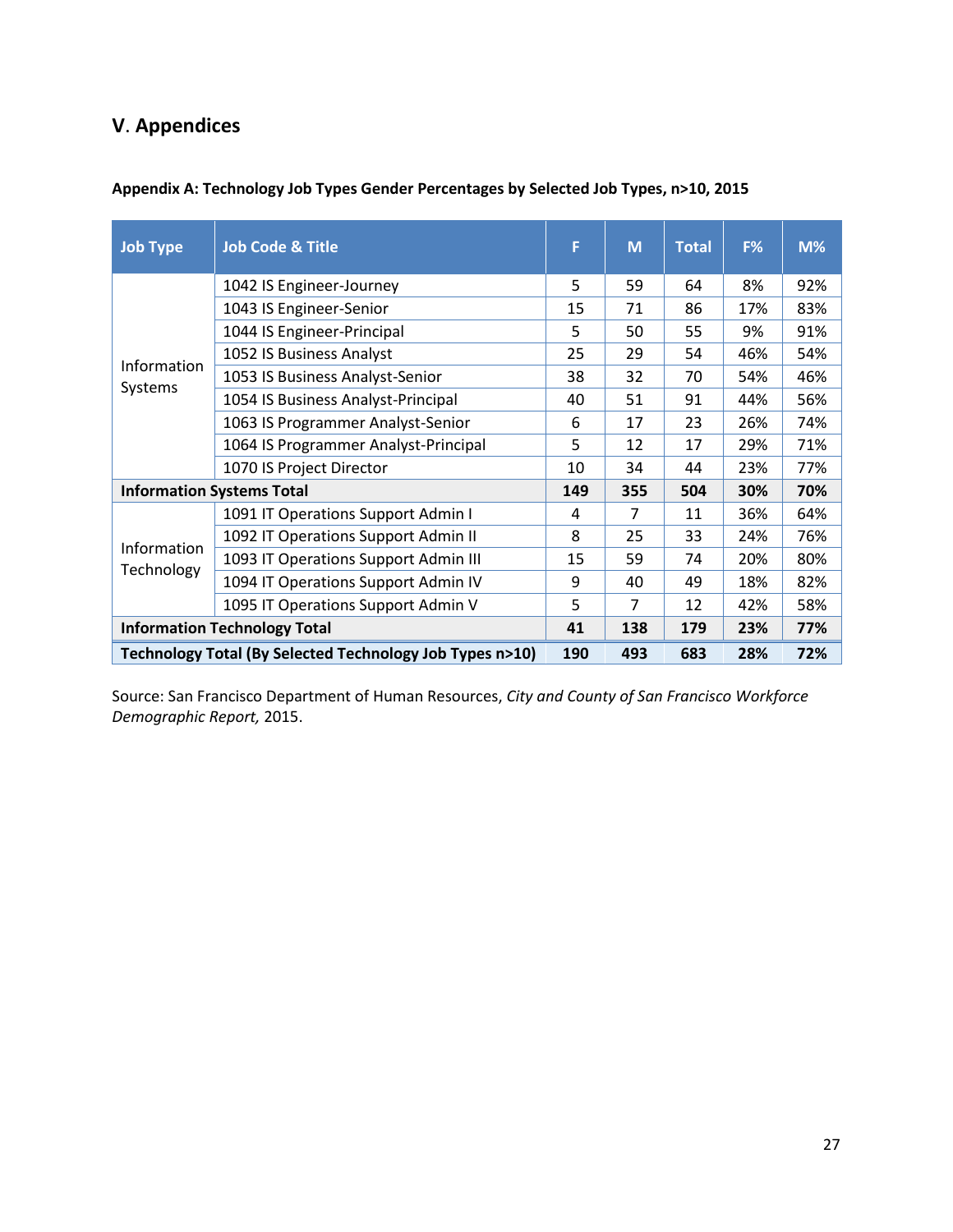## <span id="page-28-0"></span>**Appendix B: Public Safety Gender Percentages by Department, All Job Types, 2005-2015**

| <b>Year, Department</b>     | F     | M     | <b>Total</b>   | F%    | $M\%$ |
|-----------------------------|-------|-------|----------------|-------|-------|
| 2005                        |       |       |                |       |       |
| <b>Adult Probation</b>      | 52    | 55    | 107            | 49%   | 51%   |
| <b>Emergency Management</b> | 50    | 169   | 219            | 23%   | 77%   |
| Fire                        | 265   | 1,458 | 1,723          | 15%   | 85%   |
| Juvenile Probation          | 85    | 164   | 249            | 34%   | 66%   |
| Police                      | 576   | 1,961 | 2,537          | 23%   | 77%   |
| Sheriff                     | 221   | 688   | 909            | 24%   | 76%   |
| 2005 Total                  | 1,249 | 4,495 | 5,744<br>21.7% |       | 78.3% |
|                             |       |       |                |       |       |
| 2008                        |       |       |                |       |       |
| <b>Adult Probation</b>      | 55    | 47    | 102            | 54%   | 46%   |
| <b>Emergency Management</b> | 181   | 58    | 239            | 76%   | 24%   |
| Fire                        | 278   | 1,356 | 1,634          | 17%   | 83%   |
| Juvenile Probation          | 81    | 161   | 242            | 33%   | 67%   |
| Police                      | 629   | 2,217 | 2,846          | 22%   | 78%   |
| Sheriff                     | 250   | 773   | 1,023          | 24%   | 76%   |
| 2008 Total                  | 1,474 | 4,612 | 6,086          | 24.2% | 75.8% |
|                             |       |       |                |       |       |
| 2011                        |       |       |                |       |       |
| <b>Adult Probation</b>      | 85    | 50    | 135            | 63%   | 37.0% |
| <b>Emergency Management</b> | 173   | 78    | 251            | 68.9% | 31.1% |
| Fire                        | 254   | 1,196 | 1,450          | 17.5% | 82.5% |
| Juvenile Probation          | 82    | 132   | 214            | 38.3% | 61.7% |
| Police                      | 597   | 1,986 | 2,583          | 23.1% | 76.9% |
| Sheriff                     | 223   | 783   | 1,006          | 22.2% | 77.8% |
| 2011 Total                  | 1,414 | 4,225 | 5,639          | 25.1% | 74.9% |
|                             |       |       |                |       |       |
| 2015                        |       |       |                |       |       |
| <b>Adult Probation</b>      | 83    | 52    | 135            | 61.5% | 39%   |
| <b>Emergency Management</b> | 159   | 78    | 237            | 67.1% | 33%   |
| Fire                        | 241   | 1,272 | 1,513          | 16%   | 84%   |
| Juvenile Probation          | 79    | 125   | 204            | 39%   | 61%   |
| Police                      | 604   | 2,023 | 2,627          | 23%   | 77%   |
| Sheriff                     | 205   | 730   | 935            | 22%   | 78%   |
| 2015 Total                  | 1,371 | 4,280 | 5,651          | 24.3% | 75.7% |

Source: San Francisco Department of Human Resources, *City and County of San Francisco Workforce Demographic Reports,* 2005-2015.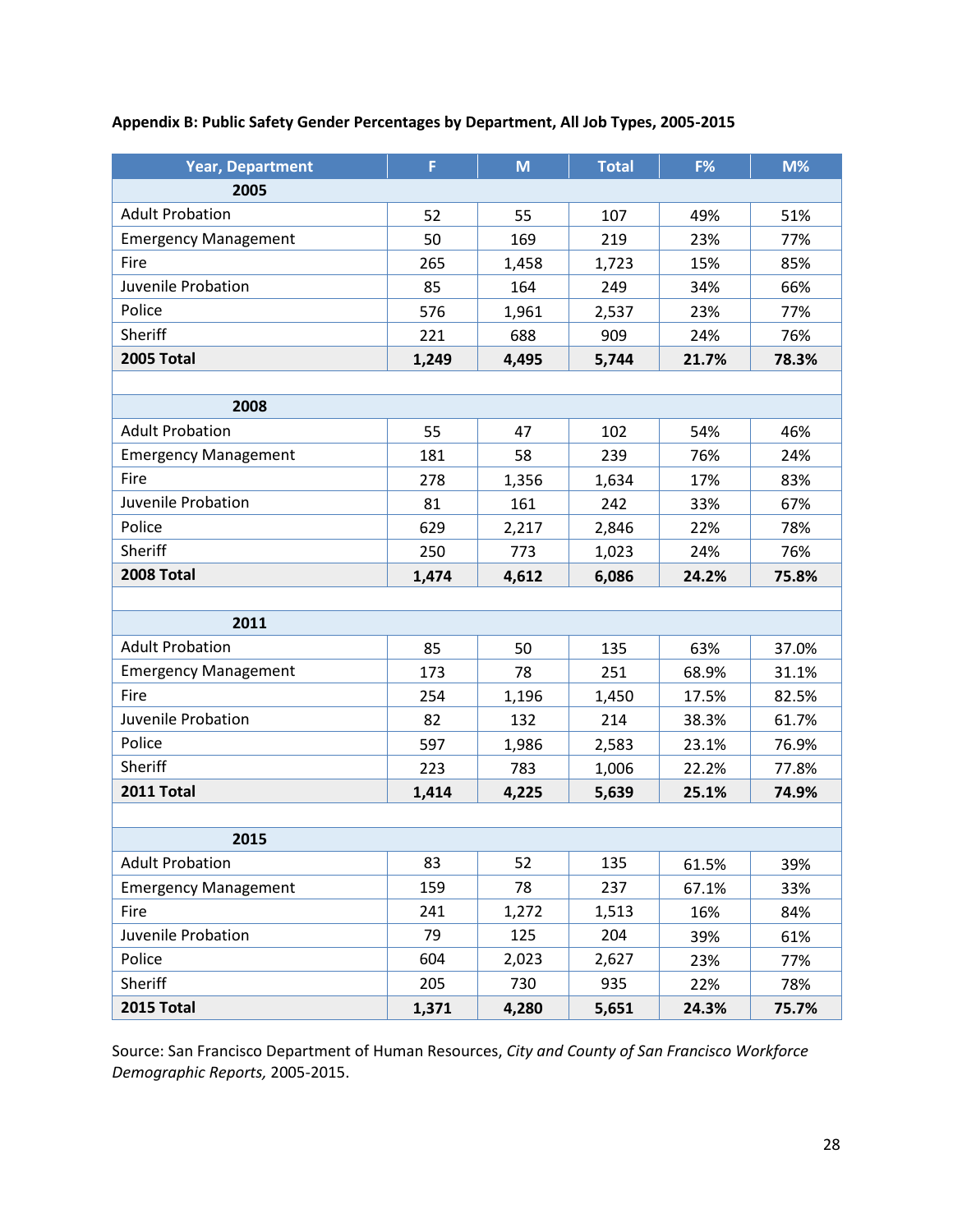## <span id="page-29-0"></span>**Appendix C: Public Safety Gender Percentages by Department, Selected Protective Services Job Types, n>10, 2015**

| <b>Department</b>                  | <b>Job Code &amp; Title</b>                                                      |     |                |       | F%  | $M\%$ |
|------------------------------------|----------------------------------------------------------------------------------|-----|----------------|-------|-----|-------|
| <b>Adult Probation</b>             | 8444 Deputy Probation Officer                                                    | 40  | 24             | 64    | 63% | 38%   |
|                                    | 8530 Deputy Probation Officer SFERS                                              | 10  | 10             | 20    | 50% | 50%   |
|                                    | 8434 Sprv Adult Probation Ofc                                                    | 5   | $\overline{7}$ | 12    | 42% | 58%   |
| <b>Adult Probation Total</b>       |                                                                                  | 55  | 41             | 96    | 57% | 43%   |
| Dept of Emergency Management       | 8238 Public SafetyComm Disp                                                      | 100 | 40             | 140   | 71% | 29%   |
|                                    | 8239 Public SafetyComm Supv                                                      | 17  | 6              | 23    | 74% | 26%   |
| Dept of Emergency Management Total |                                                                                  |     | 46             | 163   | 72% | 28%   |
| <b>Fire Department</b>             | H002 Firefighter                                                                 | 94  | 663            | 757   | 12% | 88%   |
|                                    | H003 EMT/Paramedic/Firefighter                                                   | 50  | 269            | 319   | 16% | 84%   |
| H004 Insp, Fire Dept               |                                                                                  | 9   | 18             | 27    | 33% | 67%   |
|                                    | H010 Incident Support Specialist                                                 | 3   | $\overline{7}$ | 10    | 30% | 70%   |
|                                    | H020 Lieutenant, Fire Suppression                                                | 29  | 159            | 188   | 15% | 85%   |
|                                    | H030 Captain, Fire Suppression                                                   | 8   | 59             | 67    | 12% | 88%   |
|                                    | H033 Captain, Emergency Med Svcs                                                 | 4   | 21             | 25    | 16% | 84%   |
|                                    | H040 Battalion Chief, Fire Suppress                                              | 4   | 25             | 29    | 14% | 86%   |
| <b>Fire Department Total</b>       |                                                                                  |     | 1,221          | 1,422 | 14% | 86%   |
| Juvenile Probation                 | 22                                                                               | 19  | 41             | 54%   | 46% |       |
| <b>Juvenile Probation Total</b>    |                                                                                  |     | 19             | 41    | 54% | 46%   |
| Police                             | 0382 Inspector 3                                                                 | 9   | 36             | 45    | 20% | 80%   |
|                                    | Q002 Police Officer                                                              | 68  | 492            | 560   | 12% | 88%   |
|                                    | Q003 Police Officer 2                                                            | 47  | 288            | 335   | 14% | 86%   |
|                                    | Q004 Police Officer 3                                                            | 97  | 574            | 671   | 14% | 86%   |
|                                    | Q051 Sergeant 2                                                                  | 7   | 33             | 40    | 18% | 83%   |
|                                    | Q052 Sergeant 3                                                                  | 77  | 286            | 363   | 21% | 79%   |
|                                    | Q062 Lieutenant 3                                                                | 16  | 66             | 82    | 20% | 80%   |
|                                    | Q082 Captain 3                                                                   | 3   | 19             | 22    | 14% | 86%   |
|                                    | 9209 Community Police Services Aide                                              | 90  | 101            | 191   | 47% | 53%   |
| <b>Police Total</b>                |                                                                                  | 414 | 1,895          | 2,309 | 18% | 82%   |
| Sheriff                            | 8302 Deputy Sheriff 1                                                            | 4   | 12             | 16    | 25% | 75%   |
|                                    | 8304 Deputy Sheriff                                                              | 81  | 477            | 558   | 15% | 85%   |
|                                    | 8306 Senior Deputy Sheriff                                                       | 16  | 56             | 72    | 22% | 78%   |
|                                    | 8504 Deputy Sheriff (SFERS)                                                      | 6   | 29             | 35    | 17% | 83%   |
|                                    | 8308 Sheriff's Sergeant                                                          | 5   | 42             | 47    | 11% | 89%   |
|                                    | 8310 Sheriff's Lieutenant                                                        | 9   | 22             | 31    | 29% | 71%   |
| <b>Sheriff Total</b>               |                                                                                  | 121 | 638            | 759   | 16% | 84%   |
|                                    | Public Safety Departments Total (By Selected Protective Services Job Types n>10) | 930 | 3,860          | 4,790 | 19% | 81%   |

Source: San Francisco Department of Human Resources, *City and County of San Francisco Workforce Demographic Report,* 2015.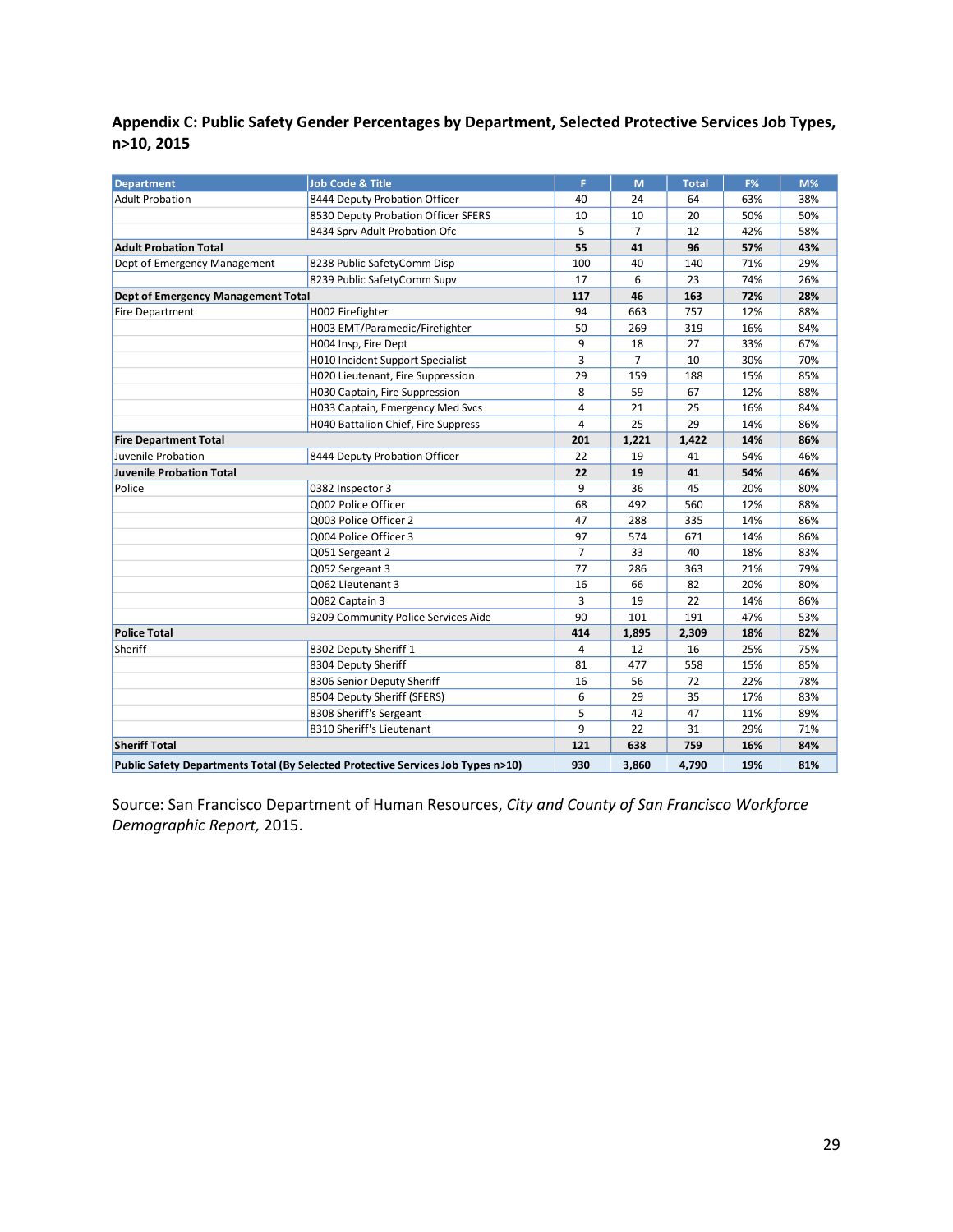| <b>Union</b>                                | Job Code & Title                                                  | F.                           | M        | <b>Total</b> | F%       | $M\%$      |
|---------------------------------------------|-------------------------------------------------------------------|------------------------------|----------|--------------|----------|------------|
| Auto Machinist, Lodge 1414                  | 7306 Automotive Body & Fender Wrk                                 |                              | 35       | 36           | 3%       | 97%        |
|                                             | 7309 Car and Auto Painter                                         | $\mathbf{1}$<br>$\mathbf{1}$ | 14       | 15           | 7%       | 93%        |
|                                             | 7313 Automotive Machinist                                         | $\mathbf{1}$                 | 58       | 59           | 2%       | 98%        |
|                                             | 7332 Maintenance Machinist                                        | $\mathbf{1}$                 | 42       | 43           | 2%       | 98%        |
|                                             | 7381 Automotive Mechanic                                          | $\mathbf{1}$                 | 147      | 148          | 1%       | 99%        |
|                                             | 7382 Automotive Mechanic Asst Sprv                                | 1                            | 12       | 13           | 8%       | 92%        |
| Auto Machinist, Lodge 1414 Total            |                                                                   | 6                            | 308      | 314          | 2%       | 98%        |
| <b>Carpenters, Local 22 Total</b>           | 7344 Carpenter                                                    | $\mathbf{1}$                 | 62       | 63           | 2%       | 98%        |
| Cement Masons, Local 300 (580) Total        | 7311 Cement Mason                                                 | $\mathbf{2}$                 | 25       | 27           | 7%       | 93%        |
| Electrical Workers, Local 6                 | 6248 Electrical Inspector                                         | 3                            | 12       | 15           | 20%      | 80%        |
|                                             | 7238 Electrician Supervisor 1                                     | $\mathbf{1}$                 | 11       | 12           | 8%       | 92%        |
|                                             | 7308 Cable Splicer                                                | $\mathbf{1}$                 | 11       | 12           | 8%       | 92%        |
|                                             | 7318 Electronic Maintenance Tech                                  | 1                            | 130      | 131          | 1%       | 99%        |
|                                             | 7329 Electr Maint Tech Asst Sprv                                  | 1                            | 14       | 15           | 7%       | 93%        |
|                                             | 7338 Electrical Line Worker                                       | $\mathbf{1}$                 | 11       | 12           | 8%       | 92%        |
|                                             | 7345 Electrician                                                  | 4                            | 79       | 83           | 5%       | 95%        |
|                                             | 7366 Electronic Control Sys Tech                                  | 1                            | 18       | 19           | 5%       | 95%        |
|                                             | 7371 Electrical Transit System Mech                               | $\mathbf{1}$                 | 203      | 204          | 0%       | 100%       |
|                                             | 7380 Electrl Trnst Mech, Asst Sprv                                | 1                            | 21       | 22           | 5%       | 95%        |
|                                             | 7390 Welder                                                       | 1                            | 10       | 11           | 9%       | 91%        |
|                                             |                                                                   | $\mathbf{1}$                 |          | 19           |          |            |
|                                             | 7432 Electrical Line Helper<br>7510 Lighting Fixture Maint Worker | $\mathbf{1}$                 | 18<br>10 | 11           | 5%<br>9% | 95%<br>91% |
|                                             |                                                                   | $\mathbf{1}$                 | 10       | 11           | 9%       | 91%        |
| 9240 Airport Electrician                    |                                                                   |                              |          |              |          |            |
| <b>Electrical Workers, Local 6 Total</b>    |                                                                   | 19<br>4                      | 558      | 577          | 3%       | 97%        |
|                                             | 7215 General Laborer Supervisor 1                                 |                              | 36       | 40           | 10%      | 90%        |
|                                             | 7502 Asphalt Worker                                               | $\mathbf{1}$                 | 13       | 14           | 7%       | 93%        |
|                                             | 7514 General Laborer                                              | 21                           | 240      | 261          | 8%       | 92%        |
|                                             | 7540 Track Maintenance Worker                                     | $\overline{2}$               | 30       | 32           | 6%       | 94%        |
| Laborers Int, Local 261 Total               |                                                                   | 28                           | 319      | 347          | 8%       | 92%        |
| <b>Operating Engineers, Local 3 Total</b>   | 7328 Operating Engineer, Universal                                | $\mathbf{1}$                 | 42       | 43           | 2%       | 98%        |
| Pile Drivers, Local 34 Total                | 9330 Pile Worker                                                  | $\mathbf{1}$                 | 15       | 16           | 6%       | 94%        |
| Plumbers, Local 38                          | 6242 Plumbing Inspector                                           | 1                            | 15       | 16           | 6%       | 94%        |
|                                             | 7250 Utility Plumber Supervisor 1                                 | 1                            | 30       | 31           | 3%       | 97%        |
|                                             | 7316 Water Service Inspector                                      | 5                            | 17       | 22           | 23%      | 77%        |
|                                             | 7347 Plumber                                                      | $\mathbf{1}$                 | 51       | 52           | 2%       | 98%        |
|                                             | 7388 Utility Plumber                                              | $\overline{2}$               | 60       | 62           | 3%       | 97%        |
|                                             | 7449 Sewer Service Worker                                         | $\mathbf{1}$                 | 21       | 22           | 5%       | 95%        |
| Plumbers, Local 38 Total                    |                                                                   | 11                           | 194      | 205          | 5%       | 95%        |
| <b>SF City Workers United Total</b>         | 7346 Painter                                                      | $\mathbf{2}$                 | 96       | 98           | 2%       | 98%        |
| Sheet Metal Workers, Local 104 Total        | 7376 Sheet Metal Worker                                           | 1                            | 18       | 19           | 5%       | 95%        |
|                                             | 7120 Bldgs & Grounds Maint Supt                                   | $\overline{2}$               | 14       | 16           | 13%      | 88%        |
|                                             | 7205 Chief Stationary Engineer                                    | 1                            | 14       | 15           | 7%       | 93%        |
|                                             | 7252 Chf Stationary Eng, Sew Plant                                | 3                            | 15       | 18           | 17%      | 83%        |
|                                             | 7262 Maintenance Planner                                          | 6                            | 19       | 25           | 24%      | 76%        |
|                                             | 7334 Stationary Engineer                                          | 3                            | 165      | 168          | 2%       | 98%        |
|                                             | 7335 Senior Stationary Engineer                                   | $\mathbf 1$                  | 31       | 32           | 3%       | 97%        |
|                                             | 7341 Statnry Eng Water Treat Plant                                | 1                            | 28       | 29           | 3%       | 97%        |
|                                             | 7343 Sr Statnry Eng, Wtr Treat Plnt                               | 2                            | 17       | 19           | 11%      | 89%        |
|                                             | 7372 Stationary Eng, Sewage Plant                                 | 9                            | 108      | 117          | 8%       | 92%        |
|                                             | 7373 Sr. Stationary Eng, Sew Plant                                | 3<br>31                      | 33       | 36           | 8%       | 92%        |
| <b>Stationary Engineers, Local 39 Total</b> |                                                                   |                              | 444      | 475          | 7%       | 93%        |
| <b>Skilled Crafts Total</b>                 |                                                                   |                              | 2,081    | 2,184        | 5%       | 95%        |

## <span id="page-30-0"></span>**Appendix D: Skilled Crafts Gender Percentages by Union, Selected Job Types, n>10, 2015**

Source: San Francisco Department of Human Resources, *City and County of San Francisco Workforce Demographic Report,* 2015.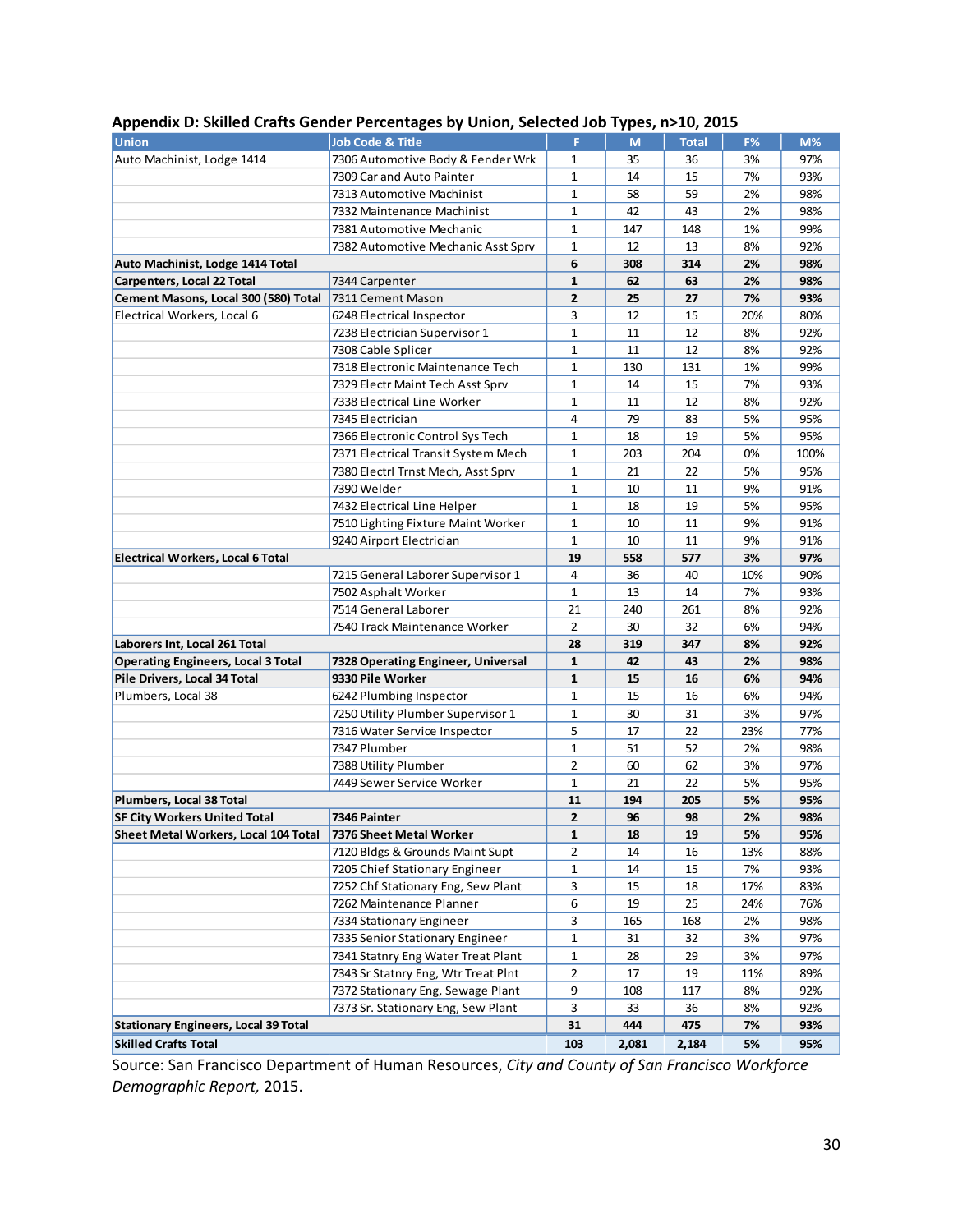## <span id="page-31-0"></span>**Appendix E: Number of Individual Interviews**

| <b>Field</b>          | <b>Total</b> | <b>Senior level</b> | Recruitment | Other, mid-level |
|-----------------------|--------------|---------------------|-------------|------------------|
| Technology            | 10           | 3                   | 2           | 5                |
|                       |              |                     |             |                  |
| <b>Public Safety</b>  | 11           | 7                   | 1           | 3                |
| <b>Skilled Crafts</b> | 5            | 0                   | 4           |                  |